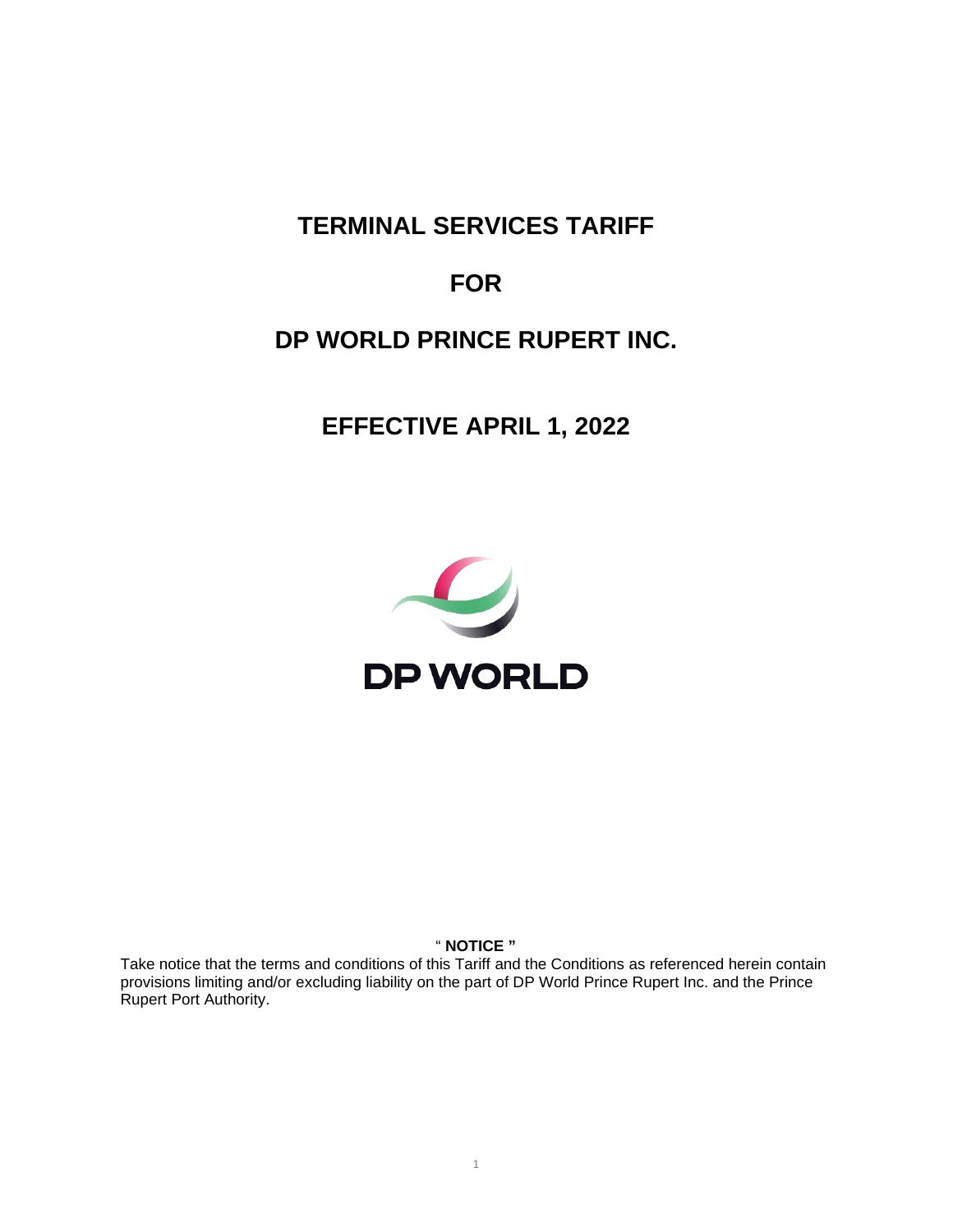# **TABLE OF CONTENTS**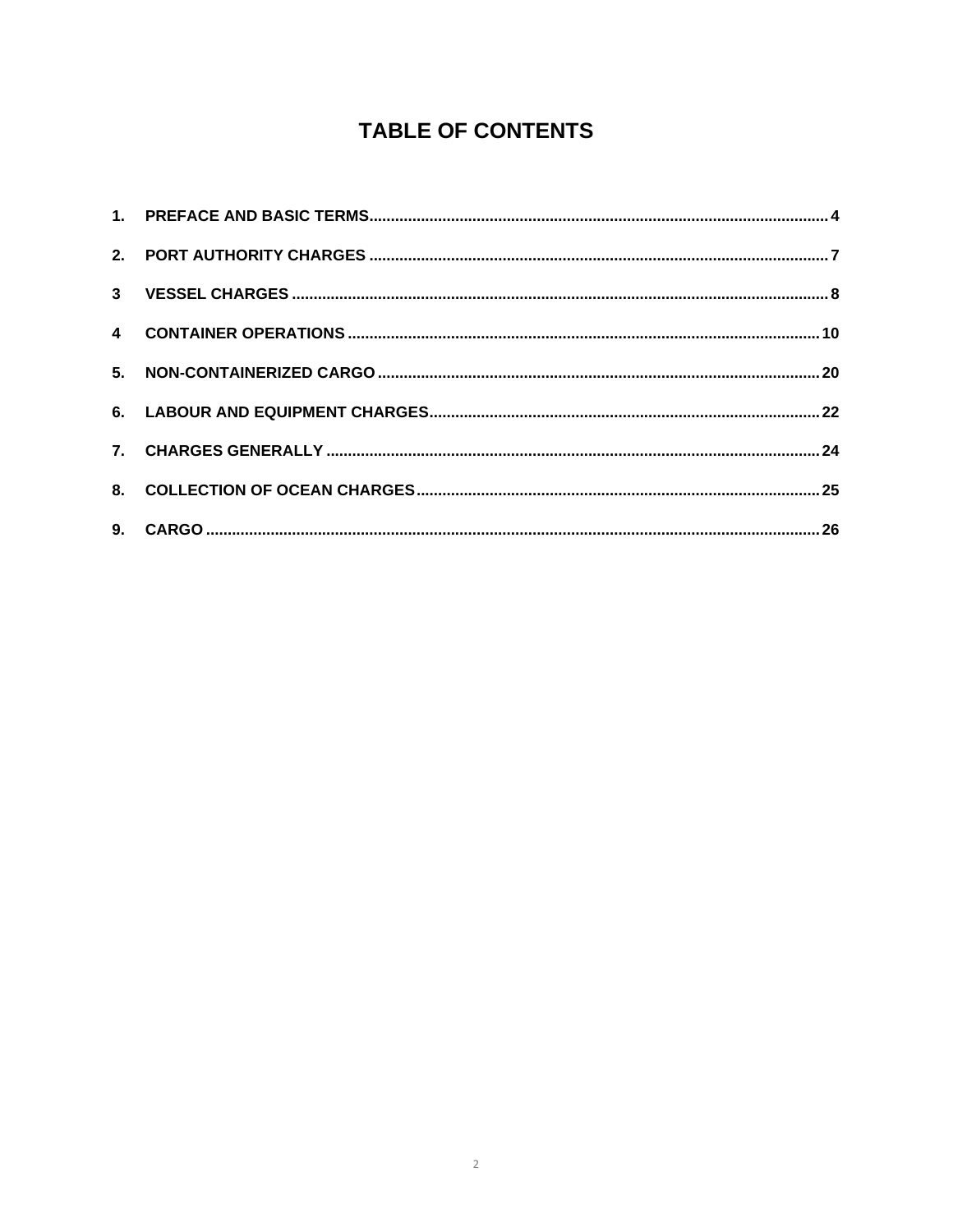# **COMPANY INFORMATION**

| <b>Hours of Operations:</b> | <b>Regular Office Hours</b>                                    | 0800 to 1630 Monday to Friday,<br>excluding Public Holidays |
|-----------------------------|----------------------------------------------------------------|-------------------------------------------------------------|
|                             | <b>Terminal Operations</b>                                     | 24 hours per day, 7 days a week                             |
| <b>Telephone Numbers:</b>   | Main Office:<br>Fax:                                           | (250) 624-2124<br>(250) 624-2323                            |
| <b>Address:</b>             | P.O. Box 98<br>3100 Scott Road<br>Prince Rupert, BC<br>V8J 3P4 |                                                             |

**Website:** www.dpworldcanada.com

Canada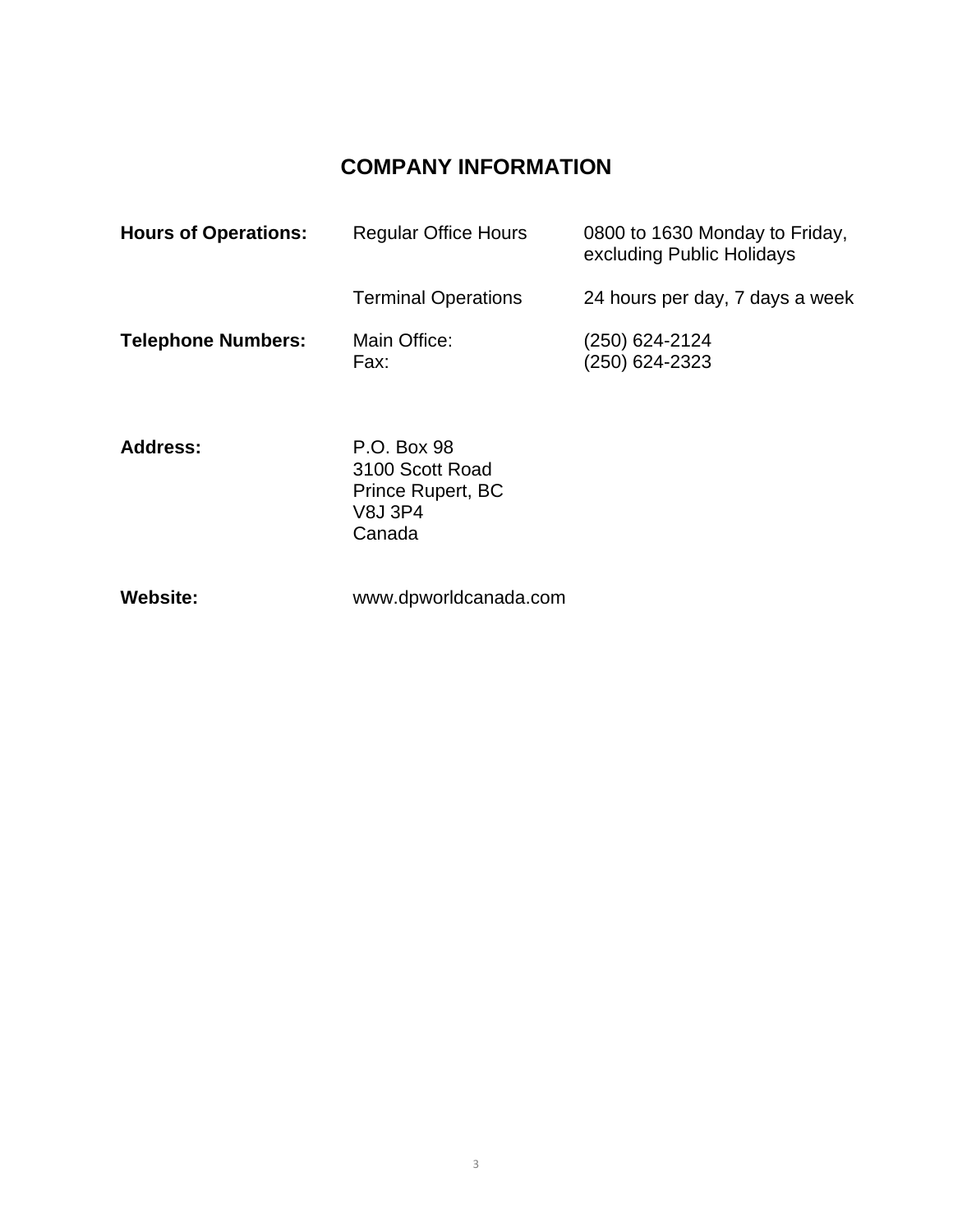# <span id="page-3-0"></span>**1. PREFACE AND BASIC TERMS**

# *Short Title*

This document may be cited as the "Terminal Services Tariff," and is generally referred to as the "Tariff."

# *Publication*

This Tariff is published by the Operator with the approval of the Port Authority. It incorporates certain provisions of the Port Authority Fee Document for wharfage and berthage charges.

# *Effective Date and Changes*

This Tariff shall be subject to change without specific notice and such changes will be effective from April 1, 2022 (the "**Effective Date**"), or such other date specified in the notice.

# *Scope of Tariff*

This Tariff and all rates, charges, terms, conditions, rules, regulations and definitions contained herein, and the DP World Standard Terms and Conditions ("**Conditions**") available on-line at [www.dpworldcanada.com,](http://www.dpworldcanada.com/) shall apply to the container and related marine operations at the Terminal ("including the **Services**" defined in the Conditions) and to all Users and any individual, person, firm or corporation engaged in and/or responsible for the handling of a Vessel and/or the movement of its Cargo, including but not limited to; Vessel and/or cargo agents, charterers, brokers, freight forwarders and shippers or consignees. The Terminal is owned by the Port Authority and operated by the Operator.

The Operator provides the Services to the Users, subject to the terms, conditions, rules, regulations and definitions of this Tariff and the Conditions, which shall govern the relationship between the Operator and such Users.

# *Notice to Public*

This Tariff and the Conditions are notice that the rates, charges, terms, conditions, exclusions from liability, limitations, rules, regulations and definitions contained herein apply to all Users of any of the services described herein, or any of the property described herein without specific notice, quotation or prior arrangement. Where there is a direct conflict between this Tariff, the Conditions and the Port Authority Fee Document, the Port Authority Fee Document shall apply but only to the extent of such conflict.

The Port Authority provides berthage at the Terminal, subject to all of the terms and conditions of the Port Authority Fee Document. The use of any of the Services, the Terminal, docks, wharves, and facilities operated by the Operator shall be deemed complete acceptance of this Tariff, the Conditions and the Port Authority Fee Document and any revisions or supplements thereto and all such persons agree to pay all charges specified herein and to be governed by the rules and regulations appearing in this Tariff.

The Operator reserves the right to furnish all equipment, supplies and materials and to perform all services in connection with the Services.

# *Limitations and Exclusion of Liability*

Take notice that the Conditions and this Tariff contain provisions limiting, and/or excluding liability on the part of the Operator, the Port Authority their respective affiliates and others.

# *Charges*

Charges for Services shall not exceed the rates published in this Tariff.

All charges herein, when not paid or absorbed by the Customer, are for the account of the owner, shipper or consignee of the Cargo, unless otherwise specified.

All charges quoted herein are in Canadian dollars and based on performing the work during Straight Time operating periods.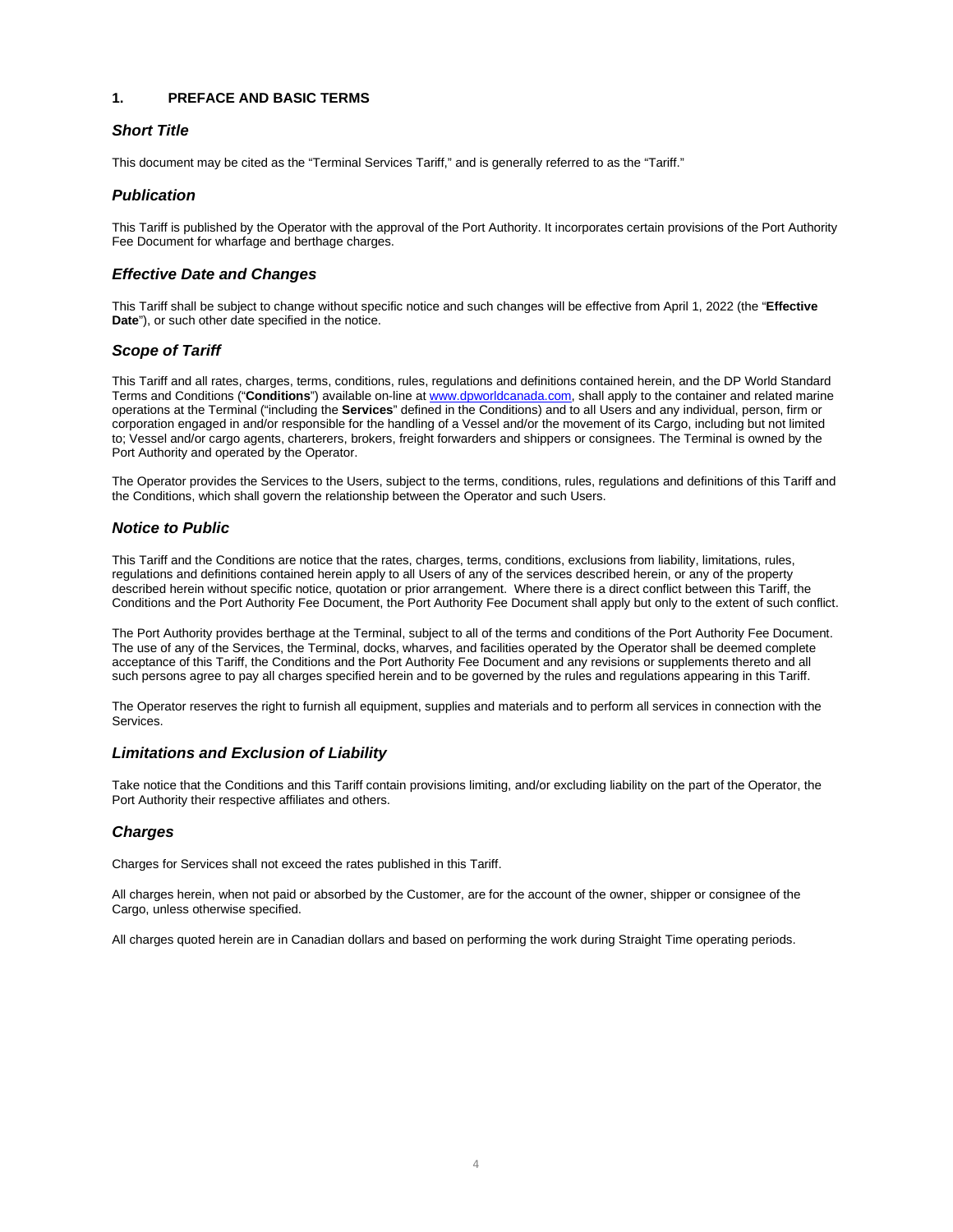#### **1.1 DEFINITIONS**

In this Tariff:

The definitions set out in the Conditions are incorporated herein except:

"**Operator**", as used in this Tariff, means DP World Prince Rupert Inc and its directors, officers, employees, agents, representatives, authorized external advisors and other third parties acting on the Operator's behalf;

"**Terminal**", as used in this Tariff, means the Fairview container Terminal at the Port of Prince Rupert, B.C where the Operator performs the Services.; and,

"**Port Authority**", as used in this Tariff, means the Prince Rupert Port Authority and their officers, employees, servants and agents.

**Abandoned Cargo** - means any Cargo that is under the Operator's control due to not having been withdrawn from the Terminal by a Customer or Cargo Owner, as applicable, thirty (30) days after the expiration of any applicable Free Time or the Customer or Cargo Owner, as applicable, has confirmed in writing that they have abandoned the Cargo.

**BC Ports** - means all port terminals located in the Province of British Columbia, Canada.

**Bill of Lading** - means the bill of lading issued by the Customer to distinguish a single Shipment of Cargo carried by a Vessel.

**Breakbulk Cargo** - means cargo which transits the Terminal in units or packages (not including Containers).

**CBSA** – means the Canada Border Services Agency established pursuant to the *Canada Border Services Agency Act*, S.C. 2005, c. 38.

**Collective Agreement** – means an agreement in writing between an employer and an organization of employees that concerns, rates, charges, terms, conditions of employment.

**Container Storage Area** – means an area of open space provided for storing containerized Cargo (usually in idle status).

**Container Yard** – means a place designated within the Terminal where containerized Cargo, which are in transit between Vessels and Inland Carriers or the container freight station, are temporarily held or assembled.

**Demurrage** - means the daily charge payable on Imported and Exported Cargo which remain on the Terminal longer than the applicable Free Time.

**Effective Date** - has the meaning set forth in Section 1 (Preface and Basic Terms).

**EIR** - means equipment interchange receipts.

**Export** - means the movement of Cargo from an Inland Carrier to a place of rest at the Terminal and its subsequent transfer onto a Vessel.

**Free Time** – means a period of time specified in this Tariff during which containerized Cargo or non- containerized Cargo, as applicable, may occupy space assigned to it in the Terminal, free of storage charges, either prior to the loading to a Vessel or subsequent to the discharge from a Vessel.

**Import** - means the movement Cargo from a Vessel to a place of rest at the Terminal, and its subsequent transfer to an Inland Carrier.

**Inland Carrier** – means railway company, rail carrier, truck carrier, cartage company, tug and barge company operating within the coastal and/or inland waters of British Columbia, a private carrier, or any other transport vehicle that receives or delivers Cargo discharged from or to be loaded onto a Vessel.

**LOA** - means the maximum length overall of the Vessel in meters as stated on the certificate of registry or an alternate certificate document that declares the maximum length of a Vessel.

**M.T.** means that the number of Tonnes is calculated by measurement, in cubic meters, and equals 1,000 kilograms, or 2,204.6 pounds, or 1.1023 short tons, or 0.9842 long tons.

**M/E** - means that the charge is based on man-hour rates and charges for equipment rental, as set out in this Tariff.

**MFBM** - means one thousand (1,000) foot board measure.

**N.O.S.** means Cargo not otherwise specified.

**Non-Working Period** - are for the purposes of calculating berthage fees limited to Christmas Day, New Year's Day and Labour Day, always subject to the Vessel in fact not being worked, meaning there is no loading or unloading of Cargo.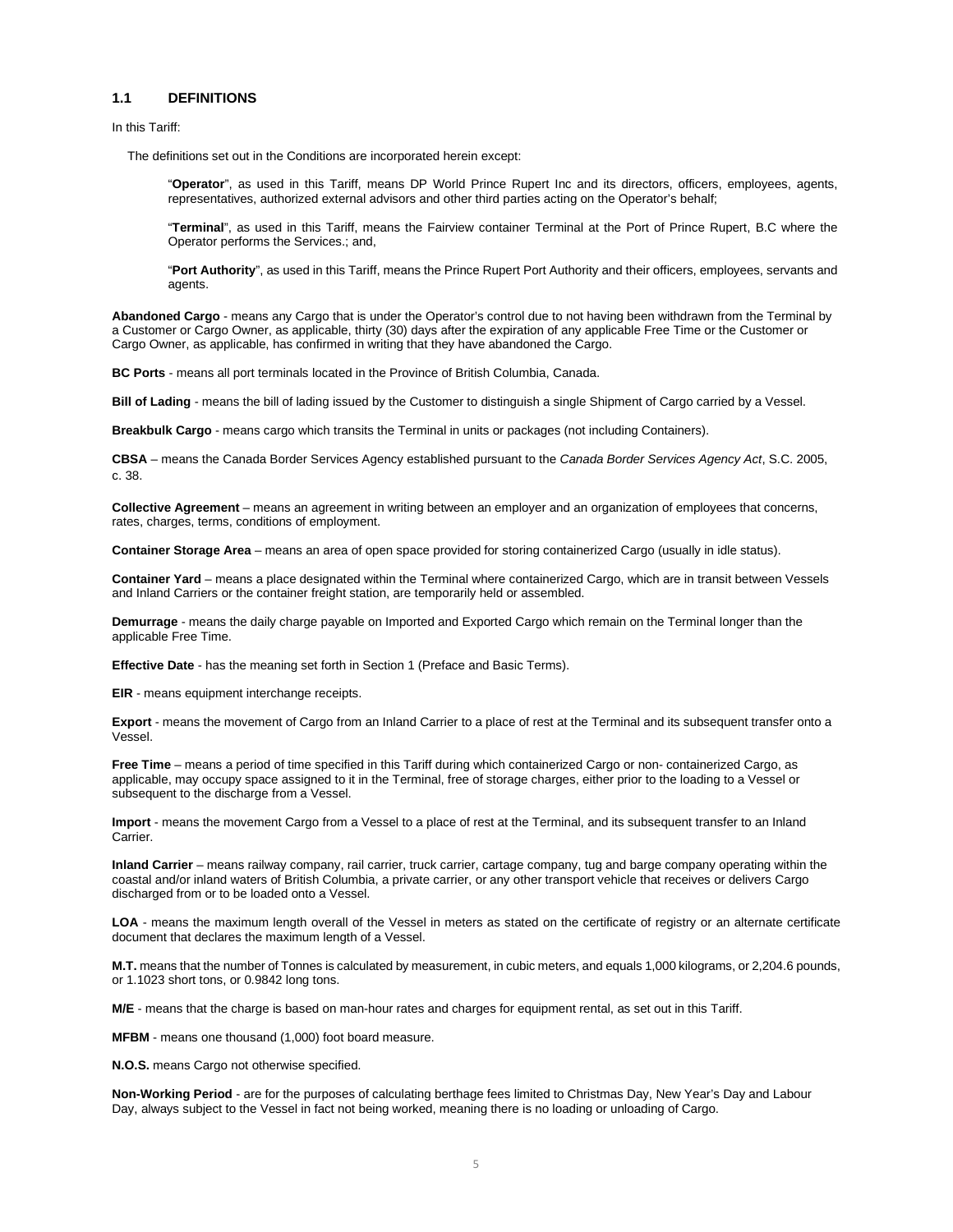**OOG** – means out of gauge and in respect of a Container means it does not conform to ISO dimensional standards

**Overtime** – means hours of work over the regular shift hours performed as defined in a Collective Agreement.

**Shipment** – means a single consignment of Cargo tendered on one shipping document at one time from one point of origin by one shipper for one consignee to one point of destination. A shipment which is transported by a Vessel is distinguished by a separate Bill of Lading or Waybill issued by the Customer.

**Stores** - means a Vessel's supplies.

**Straight Time** – means the hours of work defined in a Collective Agreement as regular straight time hours.

**Statutory Holidays** - means has the meaning set forth in the Collective Agreement

**TEU** - means twenty-foot equivalent unit and in calculating TEUs, a 20' Container shall comprise one (1) TEU, a 40' Container shall comprise two (2) TEUs, and a 45' Container shall comprise two and a quarter (2.25) TEUs.

**Tonne** - unless otherwise specified, all "Tonnes" shall be regarded as freight tonnes and shall be determined by a weight Tonne of one thousand (1,000) kilograms or a measurement of one (1) cubic meter, whichever is greater.

**Transshipment** - means to transfer Cargo from one Vessel to another for further transportation to another terminal with said transfer occurring completely at the Terminal, in the case of laden containerized Cargo, without the containerized Cargo being destuffed or altered in form or composition.

**W.T.** - means that the number of Tonnes is calculated by weight, in metric Tonnes.

**Waybill -** means the waybill issued by the Customer to distinguish a single shipment of Cargo carried by a Vessel.

**Working Periods** - means all other periods of time outside those deemed Non-Working periods.

**WTI** - means the West Texas Intermediate crude oil price.

# **1.2 CONVERSION FACTORS**

The following conversion factors will be used to convert weight and measurements or other values when needed to apply to the applicable fee(s) contained in this Tariff.

| <b>Converting From</b> | <b>Converting To</b>                                                                                                                                                                               |
|------------------------|----------------------------------------------------------------------------------------------------------------------------------------------------------------------------------------------------|
| Kilogram ("kg"): one   | equals 2.2046 pounds                                                                                                                                                                               |
| Litre("L"): one        | equals 0.2200 Imperial Gallons or 0.2646 U.S. Gallons                                                                                                                                              |
| Metres ("m"): one      | equals 3.2808 feet                                                                                                                                                                                 |
| Cubic meter            | equals 1,000 Litre, or 35.315 cubic feet, or 0.08830 measurement tons (40 cubic feet), or 0.4238<br>MFBM, or 220.0 Imperial Gallons, or 27.50 Imperial Bushels, or 6.290 barrels (42 U.S. gallons) |

# **1.3 CONDITIONS**

The terms and conditions as set out in the Conditions shall apply notwithstanding any other term or condition herein, unless any such provision conflicts directly with the terms or conditions of this Tariff, in which case the terms and conditions of this Tariff shall apply but only to the extent of any such conflict.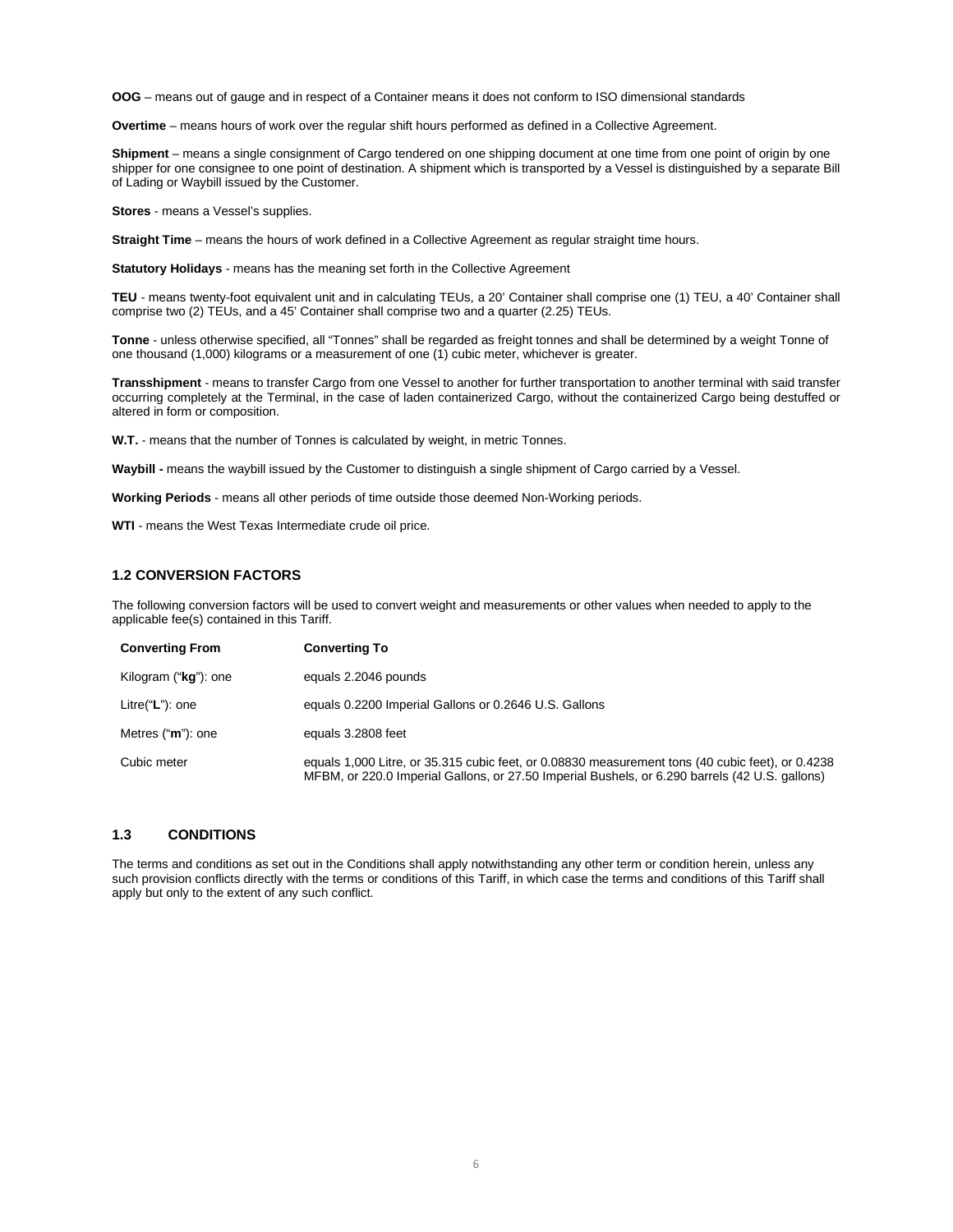# <span id="page-6-0"></span>**2. PORT AUTHORITY CHARGES**

The Operator is responsible for collecting all berthage fees and wharfage fees on behalf of the Port Authority. As of the Effective Date, the berthage fees and wharfage fees are described in Section 2.1 (Berthage Fees) and Section 2.2 (Wharfage Fees) below, provided, that such fees and terms may be different at the date of service and all such amounts are assessed in accordance with the Port Authority Fee Document. Users should confirm all berthage fees and wharfage fees with the Port Authority. The Port Authority Fee Document can be found at the Port Authority website: https://www.rupertport.com.

#### 2.1 Berthage Fees

The Port Authority charges a berthage fee based on physical size (LOA) of Vessel when it utilizes a berth owned by the Port Authority, as well as the Vessel's length of stay at a berth, from the time when the first line is made fast to when the last line is cast off. The berthage fee also applies to Vessels that are fastened to or tied up alongside any other Vessel occupying a berth. Berthage fees are intended to help recover investments and costs associated with the wharf apron and berth dredging and maintenance. The User is charged berthage fess as set out below.

Subject to the provisions of the Port Authority Fee Document, berthage fees are not payable in respect of the following Vessels:

- (a) a Vessel that, in the opinion of the Port Authority, is not of a commercial type or design and belongs to her Majesty in right of Canada or to a foreign government;
- (b) a tug that is docking or undocking another Vessel;
- (c) a Vessel that is loading or unloading Cargo to or from any Vessel that is paying berthage to the Port Authority; and
- (d) a Vessel that is loading or unloading Cargo at Port Authority property (often for subsequent reshipment), with said Cargo being loaded to or received from a Vessel at Port Authority property paying berthage charges to the Port Authority.

The Port Authority reserves the right, in its discretion, to determine for the purposes of berthage fees the length of any Vessel.

|                                                                     | Unit  | Rate    |
|---------------------------------------------------------------------|-------|---------|
| <b>Vessels:</b>                                                     |       |         |
| Per hour, or portion thereof, during Working<br>Periods             | HR/m  | \$1.176 |
| Per hour, or portion thereof, during Non-<br><b>Working Periods</b> | HR/m  | \$0.295 |
| Minimum charge for such Vessels                                     | Hours | 4 Hours |

#### 2.2 Wharfage Fees

Wharfage is a fee assessed by the Port Authority for handling Cargo at Port Authority property. The wharfage fee is based on the weight or measurement of the applicable Cargo and is variable by type of Cargo. Wharfage fees are intended to help recover investments and costs associated with the provision of port infrastructure and Services to handle Cargo

Subject to the terms of this Section 2.2 (Wharfage Fees), wharfage fees on laden containerized Cargo, both Export and Import, and Cargo are charged as set out below.

The Port Authority reserves the right to classify any Cargo and the Port Authority's decision in this regard shall be final and binding.

Wharfage fees wil not be assessed more than once in respect of Cargo (including laden containerized Cargo) that is considered Transshipment. Furthermore, transshipped Containers will be charged wharfage fees once at the applicable Export rate, as set forth below.

Where Cargo is transferred overside on the offshore side of a Vessel from Vessel to Vessel, unloaded overside from Vessel directly to the water or loaded from the water directly to a Vessel, the wharfage charge may be reduced by fifty percent (50%).

Subject to the provisions of the Port Authority Fee Document, no wharfage fees shall be charged in respect of the following: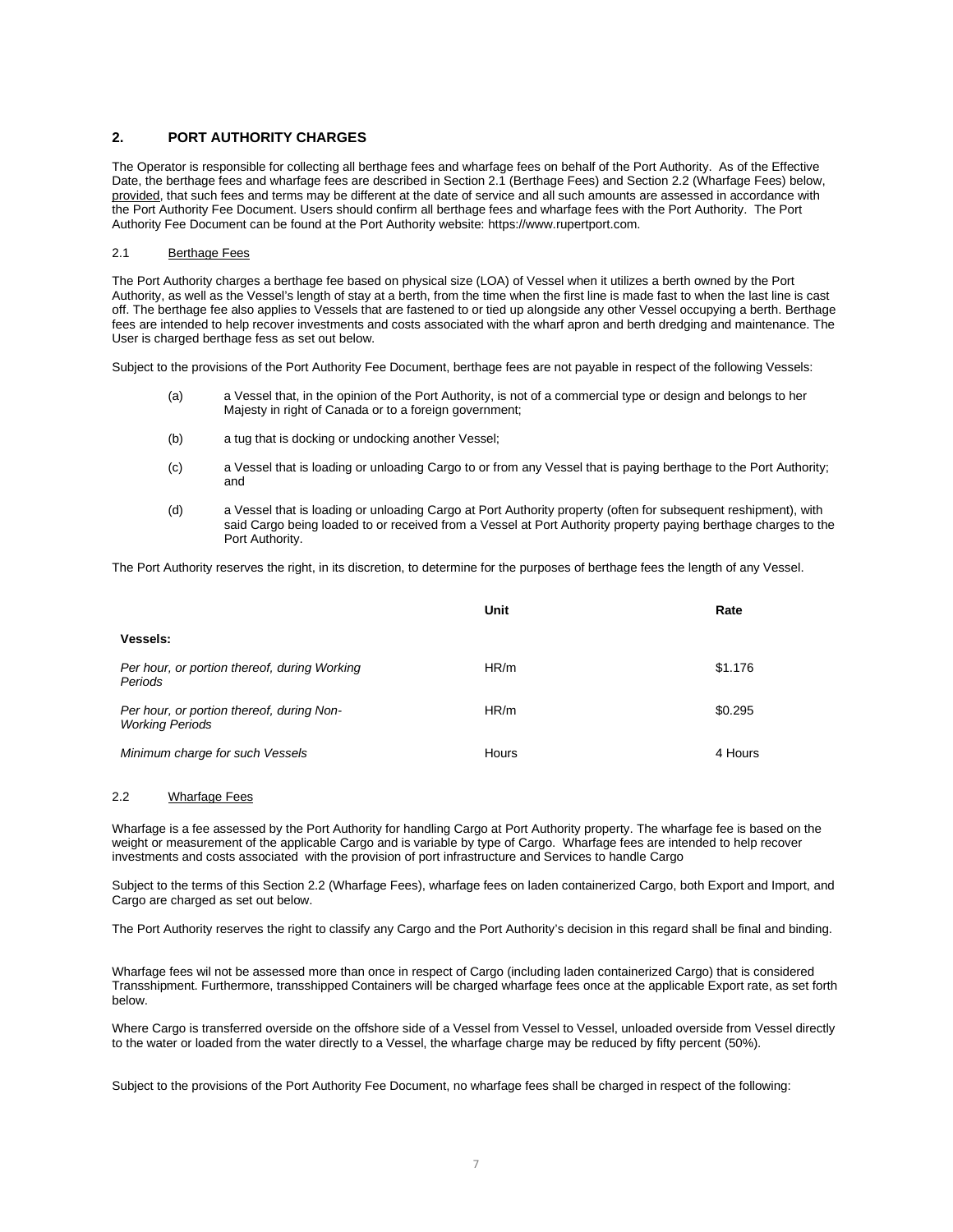- (a) ship's Store and bunker fuel used solely for a Vessel that is loading or unloading Cargo or paying berthage in respect of Port Authority property, provided, that the Port Authority does not issue a receipt for the Stores and fuel;
- (b) repair materials, lining or ballast delivered to and for the sole use of a Vessel loading or unloading Cargo or paying berthage fees in respect of Port Authority property; or
- (c) empty Containers, unless carried for and charged by a Vessel, in which case the applicable Cargo wharfage rate will apply.

Wharfage fees on laden containerized Cargo are payable by the Customer, and wharfage fees on non-containerized Cargo are payable by the Cargo Owner.

| Wharfage charge for containerized Cargo                                                                  | Unit                                    | Rate                            |
|----------------------------------------------------------------------------------------------------------|-----------------------------------------|---------------------------------|
| Import laden containerized Cargo<br>Import laden containerized Cargo<br>Import laden containerized Cargo | $20^{\circ}$<br>40 <sup>°</sup><br>>44' | \$54.32<br>\$79.97<br>\$89.25   |
| Export laden Containerized Cargo<br>Export laden Containerized Cargo<br>Export laden Containerized Cargo | 20'<br>40'<br>>44'                      | \$38.48<br>\$56.52<br>\$63.63   |
| Wharfage charge for Cargo                                                                                | Unit                                    | Rate                            |
| All Cargoes - N.O.S.                                                                                     | MFBM                                    | See Port Authority Fee Document |
|                                                                                                          | W.T.                                    | See Port Authority Fee Document |

# <span id="page-7-0"></span>**3 VESSEL CHARGES**

#### 3.1 Handling Lines

The Vessel charges below are computed on a four hour basis. Where any line calls exceed four hours, the charge for each extra hour or portion thereof, is twenty five percent (25%) of the published charge.

Where more than one Vessel is tied up and let go by the same lines crew gang within a single four hour period, the charges otherwise payable in respect of each Vessel shall be reduced by thirty percent (30%).

|              | А        | в        | С        |          |          |          |  |
|--------------|----------|----------|----------|----------|----------|----------|--|
|              |          |          |          |          |          |          |  |
| - Tying Up   | 2,124.00 | 2635.00  | 3218.00  | 2674.00  | 3304.00  | 4092.00  |  |
| - Letting Go | 1,418.00 | 1,759.00 | 2,147.00 | 1,785.00 | 2,205.00 | 2,730.00 |  |

 $A =$  Monday – Friday 0800 – 1630 Hrs.

- $B =$  Monday Friday 1630 0100 Hrs.
- $C =$  Monday Friday 0100 0800 Hrs.
- $D =$  Saturday 0800 1630 Hrs.
- $E =$  Saturday 0100 0800 Hrs, 1630 0100 Hrs, Sunday all Shifts.
- F = Statutory Holidays All Shifts

\*These rates may be subject to changes and should be re-confirmed at the date of service.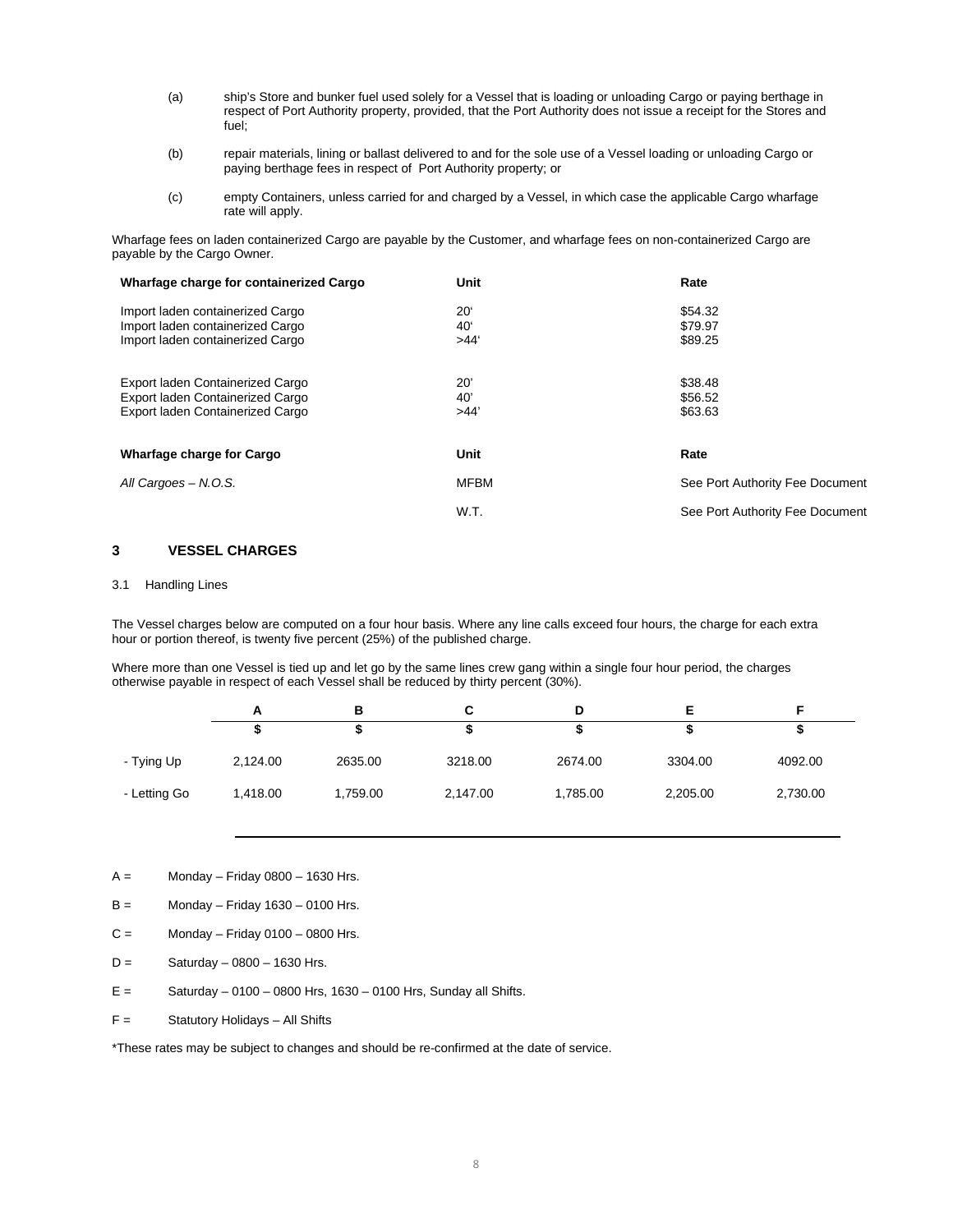#### 3.2 Redocumentation

Redocumentation means reissuing or making changes to the documentation and / or billing of Cargo arising from changes in original manifests, split delivery of Shipments, forwarding instructions or services. Redocumentation also includes reissue/ resending of invoices and back-up to invoices.

|     |                                                      | Unit                                                                                                                            | Rate    |
|-----|------------------------------------------------------|---------------------------------------------------------------------------------------------------------------------------------|---------|
|     | Redocumentation                                      | Per Invoice                                                                                                                     | \$90.58 |
| 3.3 | Standby                                              |                                                                                                                                 |         |
|     | but are for any reason delayed or work is cancelled. | A standby charge shall be imposed where workers are provided for a specific time and are ready to work or have started to work, |         |

|         | Unit           | Rate |
|---------|----------------|------|
| Standby | Per Occurrence | M/E  |
| .       |                |      |

#### 3.4 Water

The Operator will assess charges in accordance with the below chart for connecting and disconnecting 100 foot water hoses to a Vessel, connecting and disconnecting water hoses that are longer than 100 feet, and for any water used by the Vessel or User on a M.T. basis.

|                     | Unit               | Rate    |
|---------------------|--------------------|---------|
| <b>Water Charge</b> | per m <sub>3</sub> | \$1.31  |
| Service charge      | per service        | \$74.88 |

# 3.5 Service & Facility Charge

In addition to the berthage fees set forth in Section 2.1 (Berthage Fees), the Operator may assess a service and facility charge in respect of a Vessel that occupies a berth or is fastened-to or tied-up alongside any other Vessel occupying a berth for purposes other than Cargo handling by the Operator (e.g., Vessel maintenance or discharge of Cargo to water). Additional charges for security services to permit controlled access to the Terminal or Vessel and ground space used may be payable in addition to the services and facility charge.

Where a Vessel occupies a berth or is fastened-to or tied-up alongside any other Vessel occupying a berth for purposes other than Cargo handling by the Operator, the Cargo Owner and the Customer, at the request of the Operator , shall provide to the Operator a refundable deposit in an amount determined by the Operator as security for any claim that may arise.

|     |                                  | <b>Unit</b>                                                                                                          | Rate           |
|-----|----------------------------------|----------------------------------------------------------------------------------------------------------------------|----------------|
|     | Service & Facility Charge        | Service & facility charge per-day or part thereof                                                                    | \$1,829.85     |
| 3.6 | Refundable Cleanup Deposit       |                                                                                                                      |                |
|     |                                  | The refundable clean up deposit is a deposit paid by Users when they request the Operator to cleanup certain debris. |                |
|     |                                  | <b>Unit</b>                                                                                                          | Rate           |
|     | Refundable Cleanup Deposit       | N/A                                                                                                                  | By Arrangement |
| 3.7 | <b>Security Charges</b>          |                                                                                                                      |                |
|     |                                  | The security charges are paid by Users when they request the Operator to provide certain security services.          |                |
|     |                                  | <b>Unit</b>                                                                                                          | Rate           |
|     | Security charges                 | N/A                                                                                                                  | By arrangement |
| 3.8 | Services Not Otherwise Specified |                                                                                                                      |                |

The Operator and the User may agree in writing on other services not specified in this Tariff.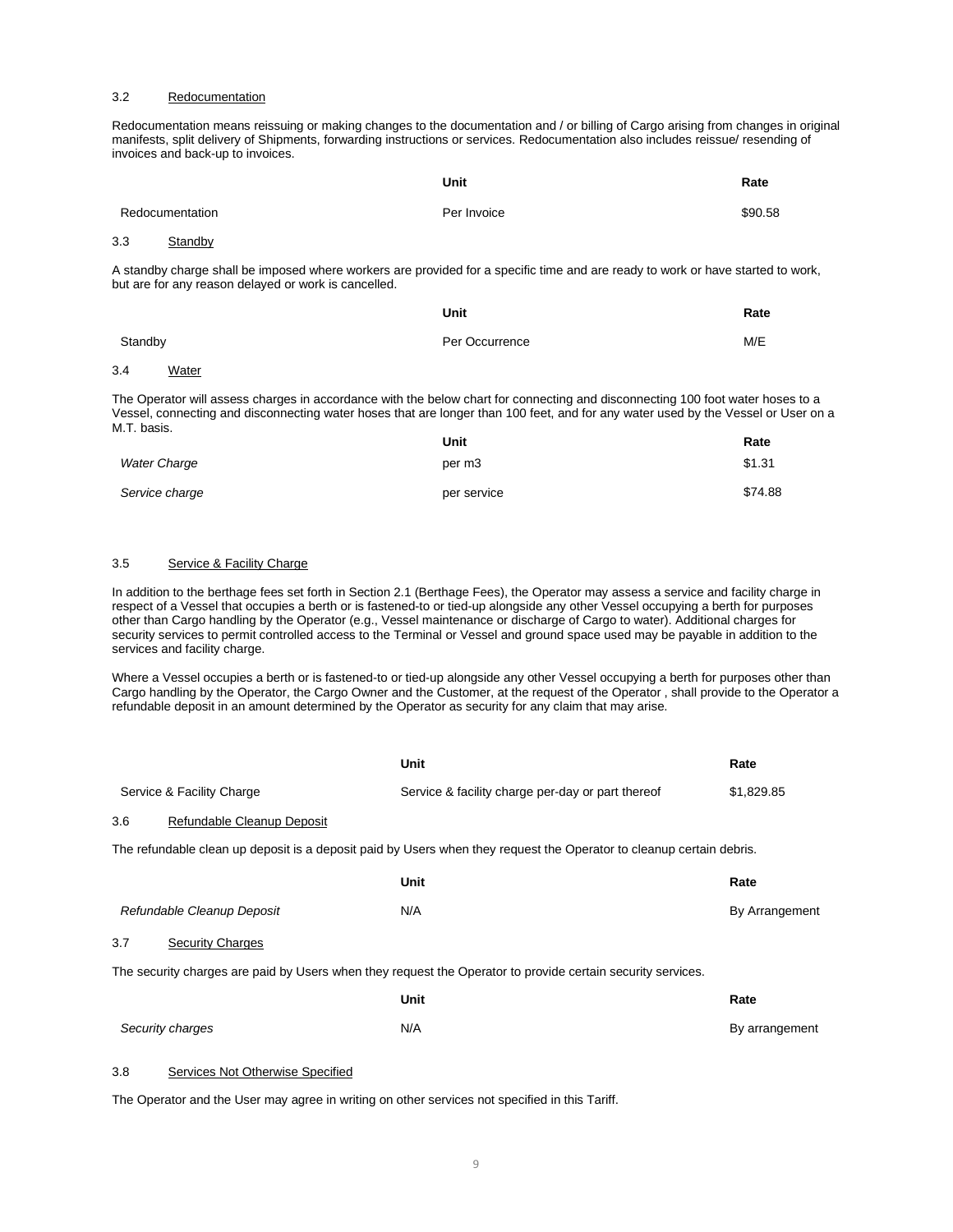|                                  | Unit | Rate           |
|----------------------------------|------|----------------|
| Services not otherwise specified | N/A  | By arrangement |

#### 3.9 Ground Space

The Operator may charge a fee for additional ground space at the Terminal that a User might request for loading or unloading Cargo. These fees are paid on a per-day basis.

|                         | Unit                              | Rate               |
|-------------------------|-----------------------------------|--------------------|
| Initial ground space    | Per day based on 100m x 10m used  | \$1,936.03 minimum |
| Additional ground space | Charged per day on 50m increments | \$968.64           |

#### 3.10 Shore Power

Shore power refers to the electrical service provided to commercial Vessel when berthed in port and connected to a utility's electrical system, receiving electricity from the grid, and allowing the Vessels to shut down their on-board electricity generation.

|                                                                                                                  | Unit                  | Rate       |
|------------------------------------------------------------------------------------------------------------------|-----------------------|------------|
| Shore Power Labour & Maintenance                                                                                 | Per Vessel Per Vessel | \$5,698.71 |
| First vessel commissioning charge Shore                                                                          |                       | \$5.446.01 |
| <b>Power Electricity Consumption</b><br>(\$0.10057 (electricity) x 1.0344 (BC Hydro<br>distribution loss factor) |                       | \$0.1040   |

\*The electricity rate and loss factor rate are subject to change as assessed by BC Hydro.

# <span id="page-9-0"></span>**4 CONTAINER OPERATIONS**

# 4.1. Terminal throughput

#### 4.1.1 Vessel Throughput

The Vessel Throughput Charge for containers includes the following activities:

(a) Lashing and/or conventional unlashing of containers (Full/Empty) onboard the Vessel (b) Loading and/or discharging containers (Full/Empty) to/from Vessel

|                          | Unit          | Rate     |
|--------------------------|---------------|----------|
| <b>Vessel Throughput</b> | Per Container | \$750.00 |

# 4.1.2 Gate Charge

The gate charge covers the receipt / delivery of containerized Cargo to/from Truck or Rail. It includes visual inspection of general external condition of the containerized Cargo, and the giving and taking of EIRs. Delivery of an empty will not include opening the containerized Cargo for inspection.

Gate charges will be applied to empty Containers declared to be a bad order by the receiving truck driver, which do not leave the Terminal.

|       | Unit          | Rate     |
|-------|---------------|----------|
| Truck | Per Container | \$95.00  |
| Rail  | Per Container | \$165.00 |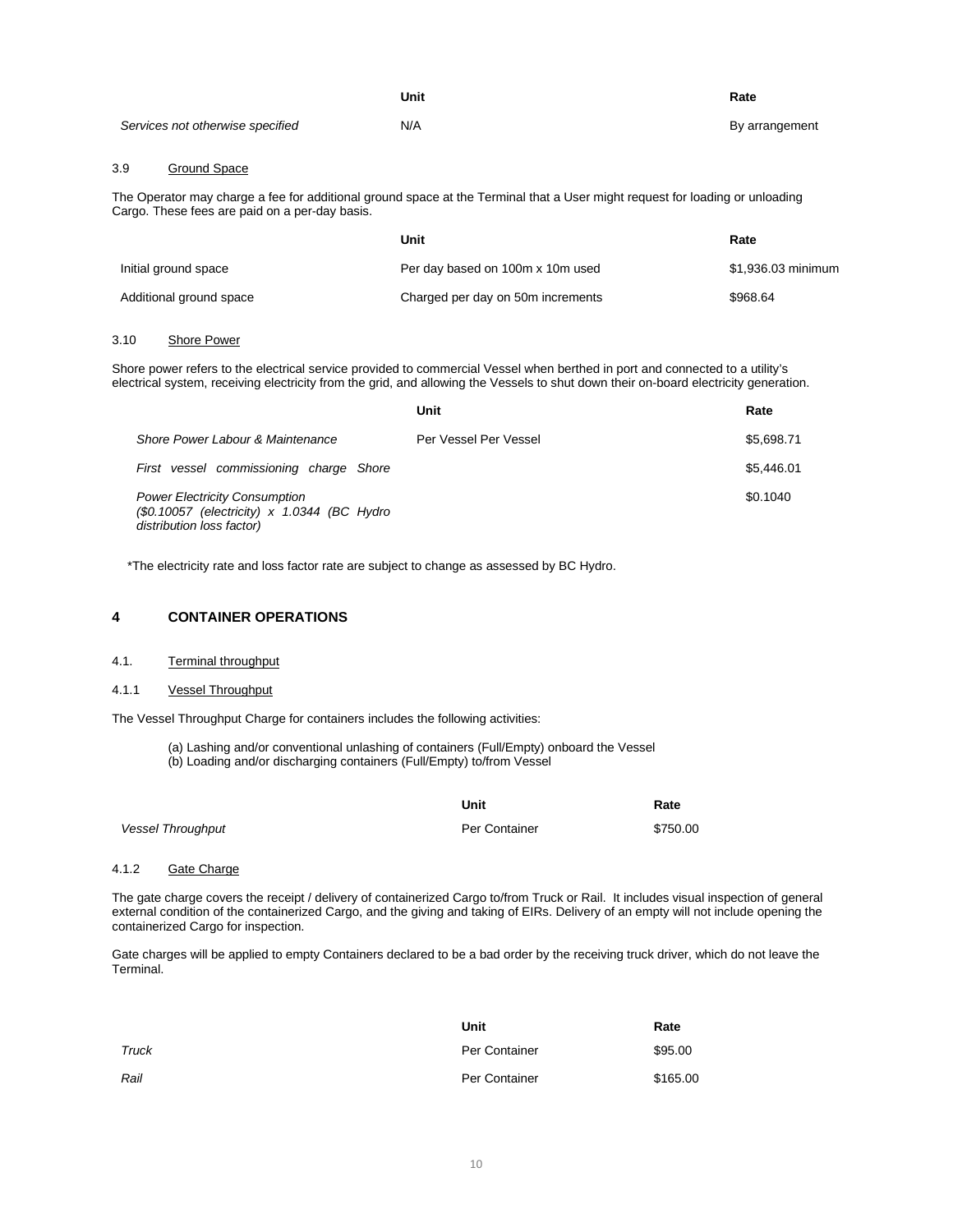#### 4.1.3 OOG Surcharge

An out of gage surcharge ("**OOG Surcharge**") is applicable per containerized Cargo (in addition to the throughput charge) for over dimensional containerized Cargo (using standard spreader of over height spreader) for containerized Cargo up to six (6) feet above the top of the Container, up to two (2) feet wide and under fifty three (53) in length. Laden flat rack containers also incur an out of gauge surcharge except when loaded / discharged to / from vessel from street truck. containerized Cargo extending more than six(6) feet above the top of a Container may be regarded as non-containerized Cargo for invoicing purposes.

|               | Unit          | Rate     |
|---------------|---------------|----------|
| OOG Surcharge | Per Container | \$500.00 |

#### 4.1.4 Hatch Cover Charge

This charge is for unloading and reloading of Hatch Covers (per lid – includes move from vessel to quay and from quay to vessel)

|                           | Unit          | Rate     |
|---------------------------|---------------|----------|
| <b>Hatch Cover Charge</b> | Per Container | \$600.00 |

#### 4.2 Yard Rehandle

A yard rehandle covers the extra sorting, stacking or moving of containerized Cargo in the Container Yard at the request of the User or direction of the Port Authority.

Containerized Cargo shall be received and spotted in the Container Yard in accordance with instructions from either the Customer or the Cargo Owner. Where instructions are not received or are changed after they are received and rehandling of containerized cargo is necessary, a yard rehandling charge shall be payable for each additional movement of the Containerized Cargo. **Unit Rate**

|                                                                                        | ----          | .                                                       |
|----------------------------------------------------------------------------------------|---------------|---------------------------------------------------------|
| <b>Yard Rehandle</b>                                                                   | Per Container | \$122.84                                                |
| 4.3.<br>Gate Surcharge for Non-Orientated Trucks                                       | Unit          | Rate                                                    |
| Charge for escorting trucks that have not been<br>through the site orientation process | Per Truck     | One hour Foreman<br>charge as per rates on<br>section 6 |
| Gate Paper Charge<br>4.3.1                                                             | Unit          | Rate                                                    |
| Charge for entering gate passes on behalf of trucking companies                        | Per Gate Pass | \$28.92                                                 |

#### 4.4 After Hours Gate Charge

An afterhours gate charge is charged for any containerized Cargo received or delivered outside of normal gate operating hours.

|                         | Unit          | Rate     |
|-------------------------|---------------|----------|
| After hours gate charge | Per Container | \$376.90 |

#### 4.5 Import, Export, Empties Speed Gate

We can provide a dedicated lane to service a block of Containers; minimum 40 Containers, maximum 60 Containers. Any Containers designated for the speed gate which are not picked up will be charged a terminal rehandle fee.

|                                                   | Unit          | Rate    |
|---------------------------------------------------|---------------|---------|
| Import and Full Export Speed Gate                 | Per Container | \$48.83 |
| No show fee for full exports or empties below the | Per Container | \$48.83 |
| minimum of 40 Containers                          |               |         |

11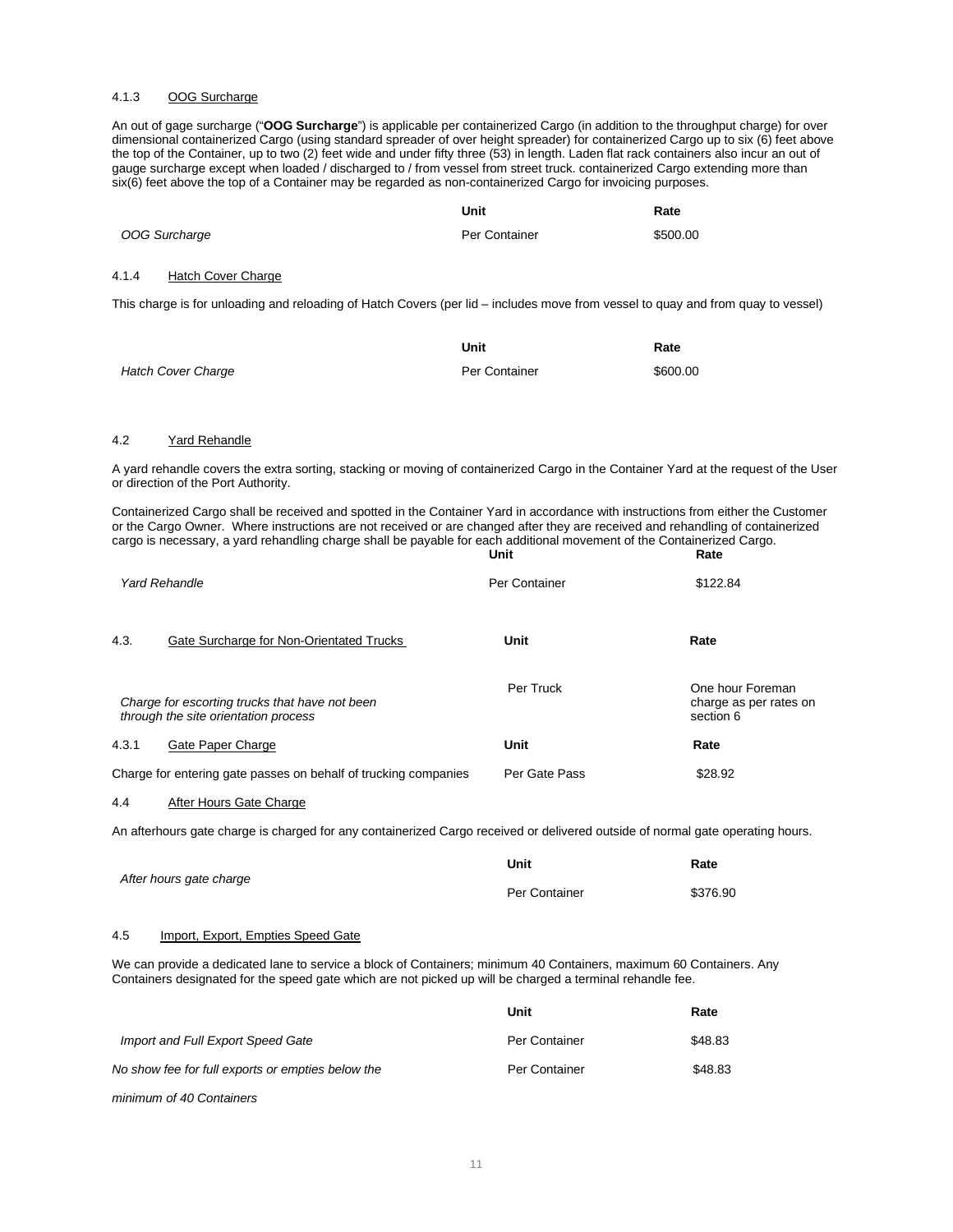#### 4.6 Reprinting Out Gate Interchange

A reprint fee will be assessed for each reprinting of an out gate interchange.

|                                                                             | Unit          | Rate    |
|-----------------------------------------------------------------------------|---------------|---------|
| Reprinting out gate Interchange                                             | Per Reprint   | \$45.17 |
| 4.7<br>Seal Number Update Fee                                               |               |         |
| Fee for updating the seal number of Export Containers at the Terminal Gate. |               |         |
|                                                                             | <b>Unit</b>   | Rate    |
| Seal Number Update                                                          | Per Seal      | \$45.17 |
|                                                                             |               |         |
| 4.8<br>On-Hire Fee                                                          |               |         |
| Fee for updating Container numbers in N4 system                             |               |         |
|                                                                             | <b>Unit</b>   | Rate    |
| Fee                                                                         | Per Container | \$45.17 |

#### 4.9 Overweight Surcharge

The Operator has a zero tolerance policy for handling overweight containerized Cargo. Containerized Cargo received that exceeds the maximum payload of the containerized Cargo is considered unsafe. All such Cargo will be rejected by the Operator and the amount set forth below shall be assessed. The overweight surcharge is applicable for the special handling required, and the Operator will charge additional fees to remove excess Cargo and the party or parties causing such unauthorized use shall be held responsible for all losses, claims, demands and suits for damages including death and personal injury, legal and court expenses, directly or indirectly resulting from such unauthorized use.

**Unit**

**Rate**

|                      | -----         | .        |
|----------------------|---------------|----------|
| Overweight surcharge | Per Container | \$386.73 |

#### 4.10 Specialized Cargo Gear

The Operator will supply the normal Cargo gear needed to effect discharging/loading of Cargo. However, in the instance of specialized Cargo gear being required for discharging or loading of special Cargo or lifts, appropriate Cargo gear will be supplied by the User. Any such Cargo gear must have up to date certification pertaining to the safety of the Cargo gear being provided. If no such documentation is available, the Operator reserves the right to reject such Cargo gear and shall, if possible, supply suitable Cargo gear at the User's cost.

| Specialized Cargo Gear Surcharge | Per Item | M/E |
|----------------------------------|----------|-----|

#### 4.11 Vessel Containerized Cargo Reposition

A repositioning fee will be assessed for containerized Cargo that is repositioned or on a Vessel without removing such containerized Cargo from the Vessel.

|                                                                        | Unit          | Rate     |
|------------------------------------------------------------------------|---------------|----------|
| Moving containerized Cargo from cell to cell onboard Vessel            | Per Container | \$194.00 |
| Moving containerized Cargo via guay from cell to dock and then to cell | Per Container | \$388.00 |

#### 4.12 Refrigerated (Reefer) Container Services

#### 4.12.1 Reefer Service Charge

Charge includes one plugging and one unplugging of a reefer Container into or from the electrical service outlet, switching the power supply on/off, monitoring the temperature recorded on the reefer unit on the Container once per day and provision of electrical power during Free Time. Charge excludes the Reefer Gate Processing Charge (4.12.2 below) and the Shift Differentials Charges (4.12.6) during Premium Shifts even if occurring during Free Time.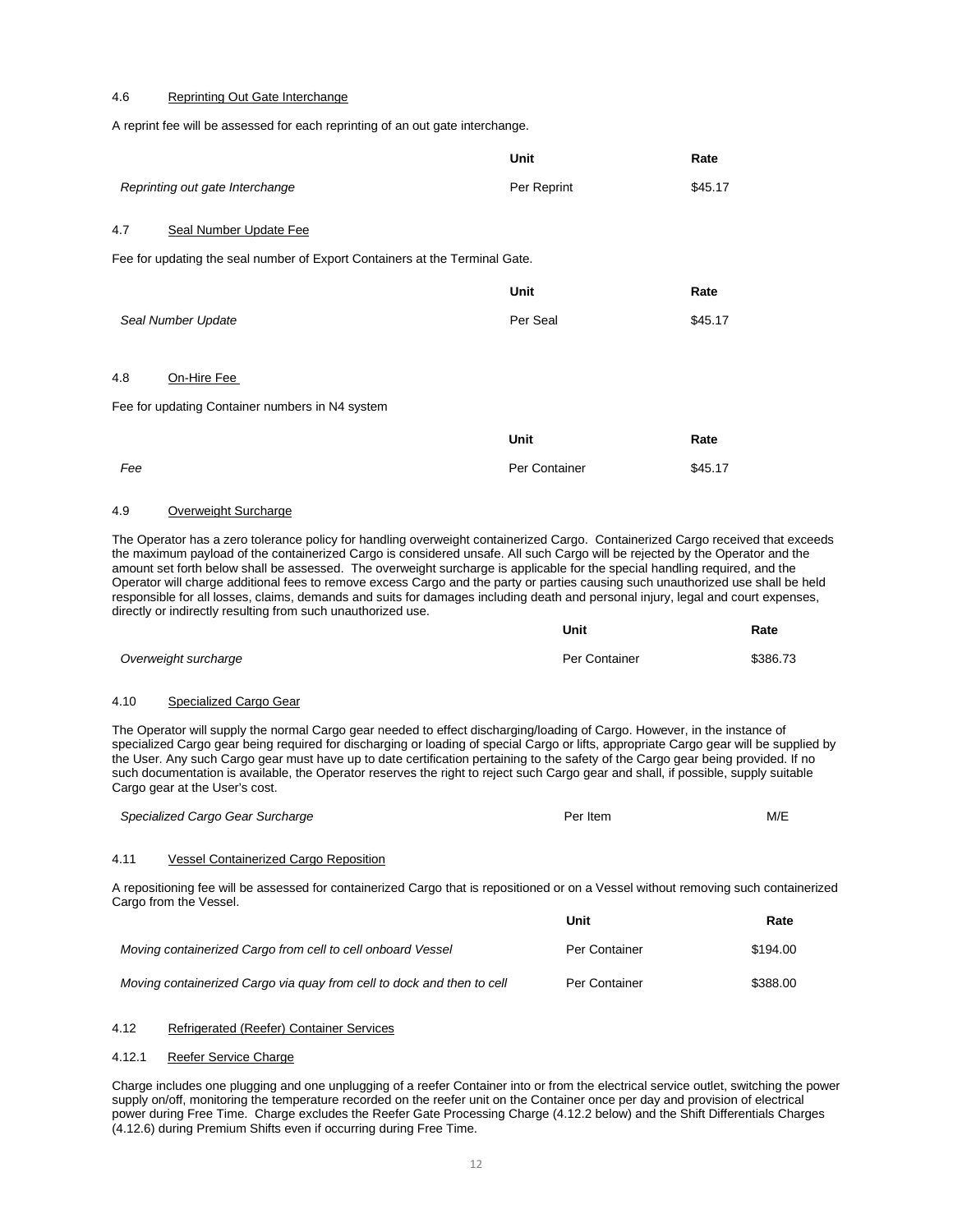|                                                                                  | Unit          | Rate     |
|----------------------------------------------------------------------------------|---------------|----------|
| <b>Reefer Service Charge</b>                                                     | Per Container | \$511.49 |
| Reefer Gate Processing<br>4.12.2                                                 |               |          |
| Charge for checking and processing reefer unit information at the Terminal Gate. |               |          |
|                                                                                  | Unit          | Rate     |
| Reefer Gate Processing Charge                                                    | Per Container | \$112.73 |
| 4.12.3<br>Plugging and Unplugging Reefer Containers                              |               |          |

An additional charge will be assessed for the service of plugging or unplugging the power cable of a reefer unit on a Container into or from the electrical service outlets provided, and switching the power supply on/off if requested or performed outside of Free Time or if requested and performed more than once during Free Time.

|                                          | Unit                | Rate    |
|------------------------------------------|---------------------|---------|
| Plugging or unplugging Reefer Containers | Each time performed | \$49.44 |

# 4.12.4 Monitoring Reefer Containers

A fee will be assessed for checking proper temperature levels and the operation of the reefer unit on a Container at the request of the User when such reefer unit is plugged into the Operator's electrical facilities. The Operator may perform repairs on refrigerated containerized Cargo at the request of the User and at additional cost.

|                                     | Unit                 | Rate    |
|-------------------------------------|----------------------|---------|
| <b>Monitoring Reefer Containers</b> | Calendar day or part | \$43.38 |

### 4.12.5 Electric Power for Reefer Containers

A fee will be assessed for the Operator providing electrical power for refrigerated containerized Cargo. The use of service outlets and electricity shall be charged for each calendar day or fraction thereof. The Operator will exercise reasonable care to provide adequate and continuous electrical power for refrigerated containerized Cargo but does not warrant or guarantee that such power will always be provided. The Operator is not responsible for, and has no liability for any loss or damage to Cargo, in the event of any electrical power failure.

|                                             | Unit                 | Rate    |
|---------------------------------------------|----------------------|---------|
| <b>Electric Power for Reefer Containers</b> | Calendar day or part | \$34.70 |

#### 4.12.6 Reefer Unit Monitoring Shift Differential Charges

Monitoring of reefer units during Premium Shifts, even during Free Time, will be charged a Shift Differential per reefer unit as follows:

|           |                        |                       | Unit          | <u>Rate</u> |
|-----------|------------------------|-----------------------|---------------|-------------|
| $\bullet$ | Monday - Friday        | $01:00 - 08:00$ hours | Per Container | \$24.43     |
| $\bullet$ | Monday - Friday        | $16:30 - 01:00$ hours | Per Container | \$10.87     |
| $\bullet$ | Saturday               | $01:00 - 08:00$ hours | Per Container | \$26.54     |
| $\bullet$ | Saturdav               | $08:00 - 16:30$ hours | Per Container | \$11.62     |
| $\bullet$ | Saturday               | $16:30 - 01:00$ hours | Per Container | \$26.54     |
| $\bullet$ | Sundav                 | All Shifts            | Per Container | \$25.54     |
|           | <b>Public Holidays</b> | All Shifts            | Per Container | \$48.19     |

#### 4.12.7 Reefer Rail Supplement

A refrigerated rail supplement is a charge to cover the inefficiencies introduced to rail operations by handling of refrigerated containerized Cargo.

|                        | Unit          | Rate     |
|------------------------|---------------|----------|
| Reefer Rail Supplement | Per Container | \$104.05 |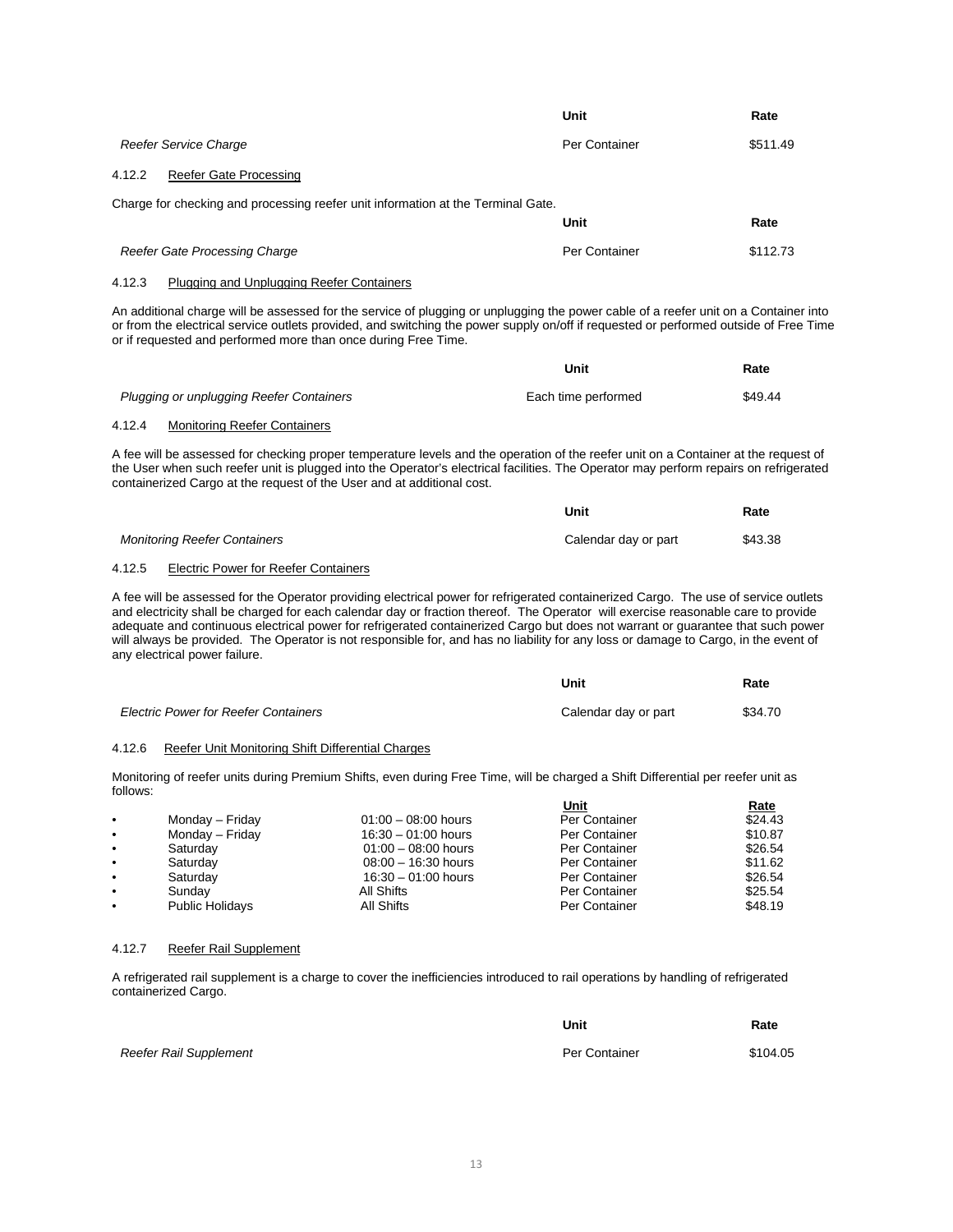#### 4.12.8 Railcar Refrigerated Containerized Cargo Cabling

A railcar refrigerated containerized Cargo cabling charge is a charge to the railroad for installation or removal of reefer cables and generator set.

|           | Unit     | Rate     |
|-----------|----------|----------|
| Unloading | Per move | \$96.40  |
| Loading   | Per move | \$194.00 |

#### 4.12.9 Early Reefer Receival (ERR)

The Operator is able to receive export reefer Containers outside of the normal export receiving window subject to the following charge:

|                       | Unit          | Rate     |
|-----------------------|---------------|----------|
| Early Reefer Receival | Per Container | \$190.75 |

Additional monitoring, electric power supply and Container Demurrage charges apply until the start of normal receiving window for the outbound Vessel, at which point the charges will be covered by the Reefer Service Charge to the shipping line.

#### 4.13 Rail Sorts Surcharge

A rail sort surcharge is a fee to cover any sorts in excess of the four (4) free import destination sorts included in the rail thruput.

|                             | Unit          | Rate    |
|-----------------------------|---------------|---------|
| <b>Rail Sorts Surcharge</b> | Per Container | \$30.53 |

# 4.14 Heavy Rail Container Surcharge

An overweight surcharge shall be applicable for any 20' Container exceeding 23,995 kg for 23.995 tonnes in gross weight (Cargo and Container tare). This surcharge is due to an increase in the number of heavy 20' Containers received for rail load and the related issues of longer dwell, limited availability of high stress rail cars, and equipment matching issues.

|                                | Unit          | Rate     |
|--------------------------------|---------------|----------|
| Heavy Rail Container Surcharge | Per Container | \$183.04 |

#### 4.15 Rail Security Sort

Fee for loading Containers in the bottom position of 40' railcar wells for Joliet and Chicago subject to a maximum of 20 Containers per Vessel on a first come first serve basis.

|                        | Unit          | Rate     |
|------------------------|---------------|----------|
| Rail Security Sort Fee | Per Container | \$105.33 |

#### 4.16 Tanks and Non-Standard Containers Rail Surcharge

Surcharge due to additional capacity required to handle this type of equipment on the rail and impact on the terminal dwell time

|                                                  | Unit    | Rate     |
|--------------------------------------------------|---------|----------|
| Tanks and Non-Standard Containers Rail Surcharge | Per TEU | \$183.04 |

### 4.17 EDI or Waybill Errors

This item refers to re-work of Containers which may be necessary due to billing errors (EDI or waybill) between a shipping line and their rail provider. Billing errors may require the removal of Containers from a loaded rail track, interfere with the release of a loaded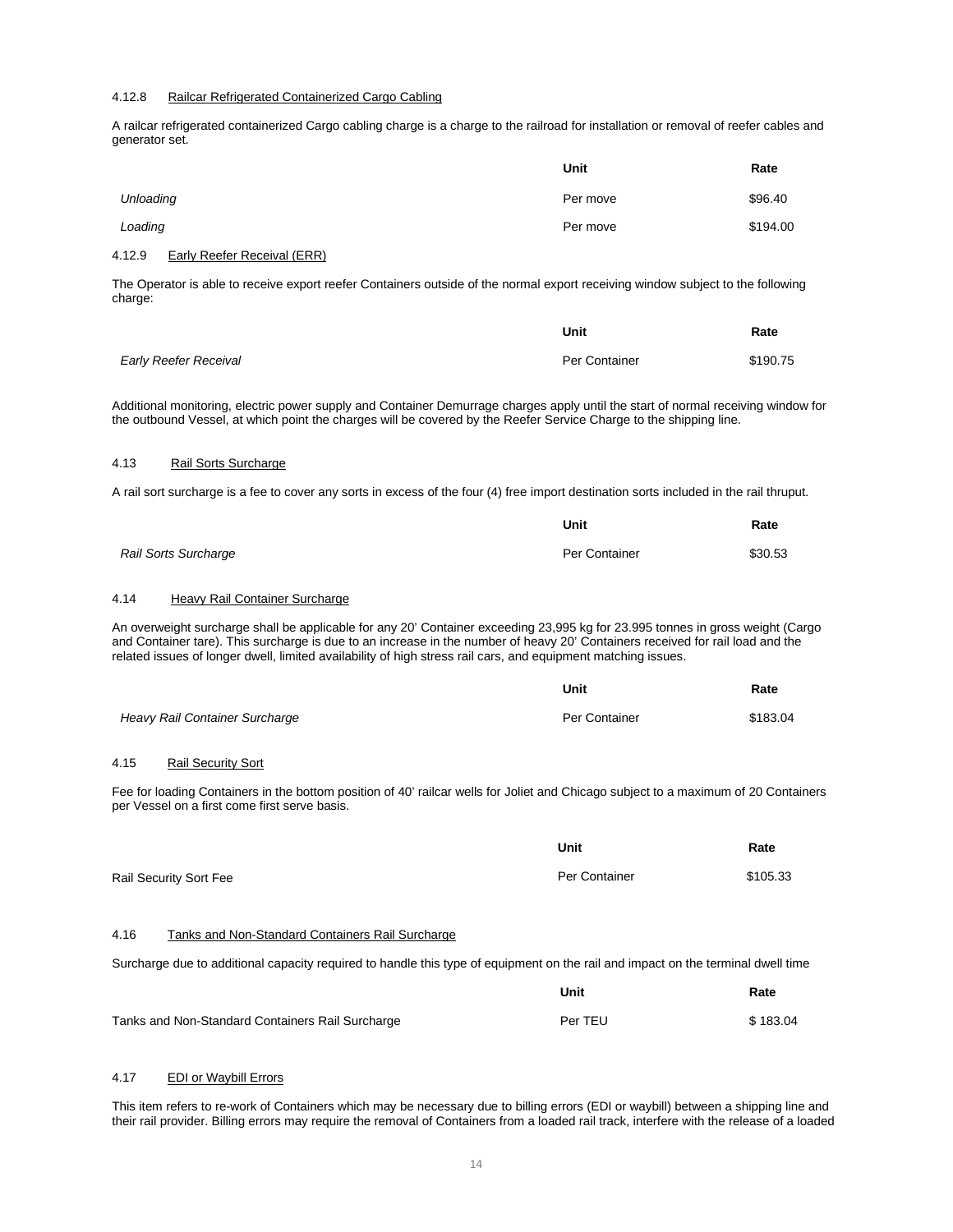track and cause unnecessary delays to other customers. Any rehandles required will be billed in addition to the EDI/Waybill error charge.

|                       | Unit          | Rate     |
|-----------------------|---------------|----------|
| EDI or Waybill Errors | Per Container | \$305.01 |

#### 4.18 Equipment Change of Status Charge

Equipment change of status charges are charges assessed on any containerized Cargo received on dock where the booking is subsequently rolled to the next Vessel, the port of discharge is changed or there is any status change to the containerized Cargo and OOG Cargo. This is in addition to any Demurrage levied but includes up to 2 yard re-handles, if more re-handles are required they will be quoted on a case by case basis.

|                                   | Unit          | Rate     |
|-----------------------------------|---------------|----------|
| Equipment change of status charge | Per Container | \$258.65 |

# 4.19 Sweep or Vacuum Containerized Cargo

The fee for sweeping or vacuuming containerized Cargo covers the clearing and sweeping of dunnage or debris from containerized Cargo and / or the internal washing or steam cleaning of the containerized Cargo.

|                                        | Unit             | Rate           |
|----------------------------------------|------------------|----------------|
| Sweep or vacuum of containerized Cargo | 20 ft. Container | By arrangement |
|                                        | 40 ft. Container | By arrangement |

**Unit**

**Rate**

#### 4.20 Application / Removal of Placard or Seal

The fee for applying or removing placards or seal covers the costs of removing or applying a placard or seal.

|      |                                      | vuu           | nalt    |
|------|--------------------------------------|---------------|---------|
|      | Applying or removing placard or Seal | Per Container | \$85.11 |
| 4.21 | Supplying Placard or Seal            |               |         |

The fee for supplying a placard or seal covers the costs of the new placard for the old placard or seal.

|                   | Unit         | Rate    |
|-------------------|--------------|---------|
| Supplying placard | For set of 4 | \$62.45 |

# 4.22 CBSA Charges

The Operator will assess a CBSA charge against containerized Cargo that is inspected by CBSA as follows;

If the containerized Cargo has been inspected is a refrigerated containerized Cargo a charge as per 4.12 will also apply.

| Unit        |                                            | Rate     |
|-------------|--------------------------------------------|----------|
| CBSA Charge | CBSA dockside exam                         | \$235.54 |
| CBSA Charge | CBSA off dock exam                         | \$332.86 |
| CBSA Charge | CBSA Random Inspection from vessel or rail | \$57.34  |
| CBSA Charge | <b>CBSA Paper holds</b>                    | \$129.35 |
| CBSA Charge | CBSA radiation portal exam                 | \$481.18 |
| CBSA Charge | Large Scale Imaging (LSI) technology       | \$548.99 |

# 4.23 Surveying

For an additional surveying fee, containerized Cargo may be made available in a safe location for inspection by surveyor(s). Surveyor(s) will be escorted to the location by an agent or employee of the Operator or the Port Authority. Machinery, if required, will be made available at the earliest convenience for use by the surveyor.

|               | Unit       | Rate     |
|---------------|------------|----------|
| Surveying Fee | Per Survey | \$141.54 |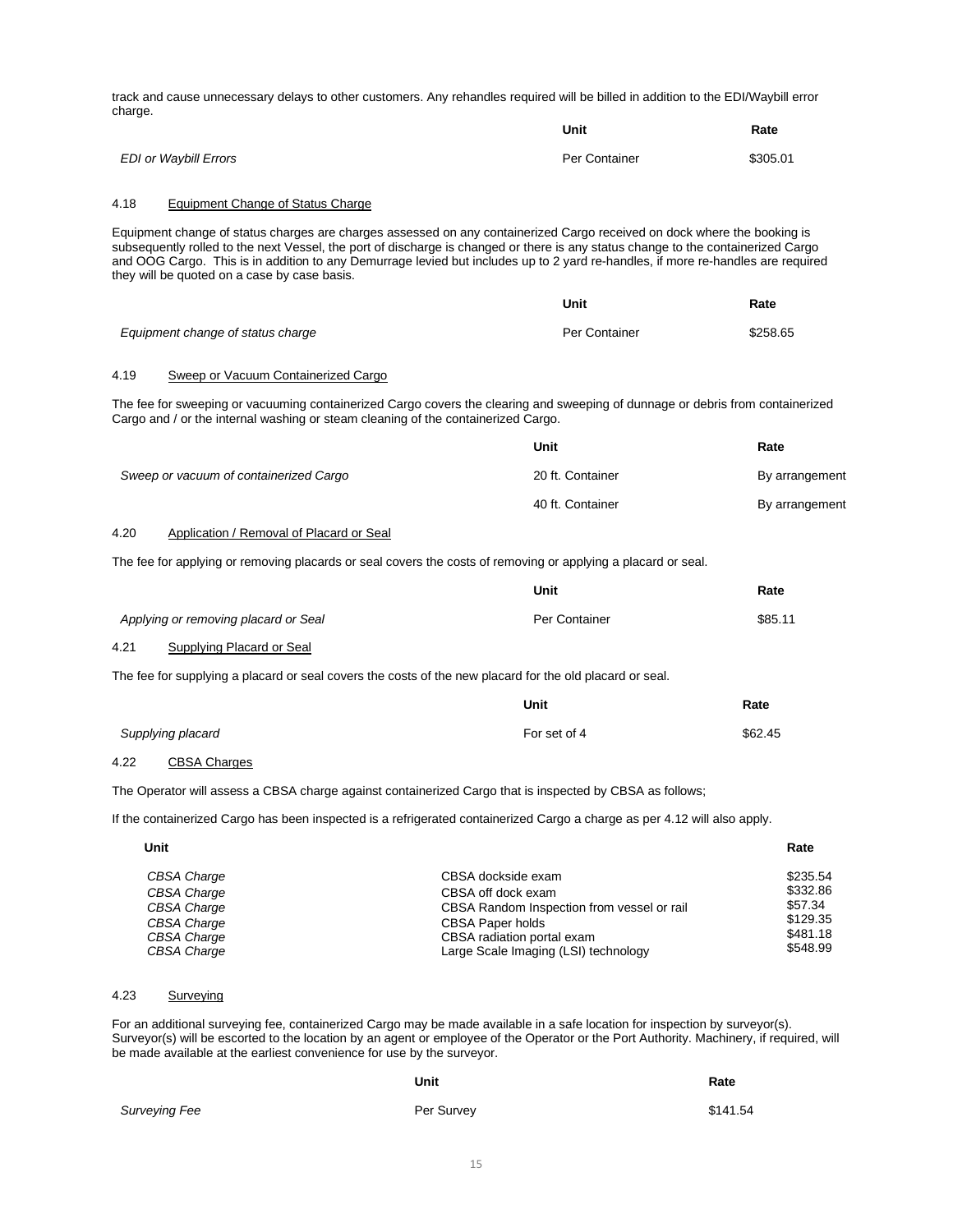#### 4.24 Empty Container Storage

Empty Container storage is the service of providing open or ground space in the Container Storage Area for empty Containers in idle status. Empty Containers will be accepted for storage at the Terminal only if there is sufficient designated space available to accommodate them.

Empty Containers accepted for storage will be assembled in a block stow configuration separated by owner, size and general type only. Normal retrieval of Containers will be on the basis of first Container available. Requests to redeliver specific Containers which may result in the need to dig within the storage pile will be assessed a Container handling charge for each additional Container move required.

Storage charges for empty Containers are payable from the time of delivery to a Container Storage Area, shall be invoiced each month and shall be calculated according to the number of Containers in storage each day of the month covered by the invoice.

In the event of non-payment for the storage or evacuation of empty Containers, or in the event of insolvency of a Customer or other User that provided empty Containers to the Terminal, the Operator shall have a general lien over the empty Containers in accordance with the provisions of clauses 7.7 to 7.11 of the Conditions, including, without limitation, the right to sell the empty Containers that are subject to the lien by public auction or private sale without notice to the User or owner of the empty Containers.

The reporting of damage to Containers on EIRs is limited to obvious external damage that can be readily seen by the human eye. Normal wear and tear, such as minor scrapes, dents and bruises which do not interfere with the serviceability of the equipment, and hidden damage which cannot be seen at the time the inspection is made (such as hairline cracks, pin holes, etc.) and the condition of floors and the undercarriage of Containers are specifically excluded.

|      |                                 | Unit        | Rate     |
|------|---------------------------------|-------------|----------|
|      | Empty Container storage fee     | TEU per dav | \$129.35 |
| 4.25 | Empties Management System (EMS) |             |          |

Charges for evacuation of empty Containers over and above the empty pool allowances once the total empties on site for all shipping lines exceed 25% of the Terminal yard capacity. **Unit**

|                                            | Unit                        | Rate          |
|--------------------------------------------|-----------------------------|---------------|
| Round-Trip Trucking cost to off-site depot | Per Container               | \$281.16      |
| Gate Charge and Re-handles as applicable   | Per Container               | As per Tariff |
| <b>Empty Storage</b>                       | Per TEU per Day or Fraction | As per Tariff |

The following steps will apply to evacuate empties:

Step 1 - Customer or User will be asked to evacuate excess empties on the next scheduled Vessel or remove the Containers from the Terminal by making their own transport arrangements no later than the arrival of the next Vessel where that Customer or User has Containers. If after 1 (one) Business Day no confirmation has been received from the Customer or User, the Terminal will proceed to step 2.

Step 2 – The Operator will, at the Customer's or other User's expense, evacuate the empties by truck to off-site empty depots. Those shipping lines that have agreements in place with specific empty depots are advised to inform DP World customer service team so those depots can be prioritized. If the specified depots are not able to receive empties or for whatever reason empties cannot be evacuated by truck (for example but not limited to lack of truck capacity), the Terminal may, at the Operator's sole discretion, proceed to step 3.

Step 3 – The Terminal will proceed to evacuate the empties by barge to Duke Point terminal in Nanaimo, Vancouver Island. Barge and storage charges in Nanaimo will apply as per DP World Nanaimo public tariff available on our website.

#### 4.26 Demurrage

Following the expiry of any applicable Free Time, all containerized Cargo is subject to Demurrage. Demurrage rates are assessed on and including any part or partial days. Demurrage may be prorated for containerized Cargo with multiple Bills of Lading or Waybills and multiple parties being charged may be provided. The basis for proration will be calculated on the basis of the measurement of the Cargo.

The earliest receiving date applicable for an Export rail containerized Cargo is five (5) calendar days prior to a Vessel's cut-off and for an Export truck containerized Cargo is three (3) working days prior to Vessel cut-off.

The Free Time on all Exports shall be five (5) calendar days prior to the date of the applicable Vessel's actual arrival.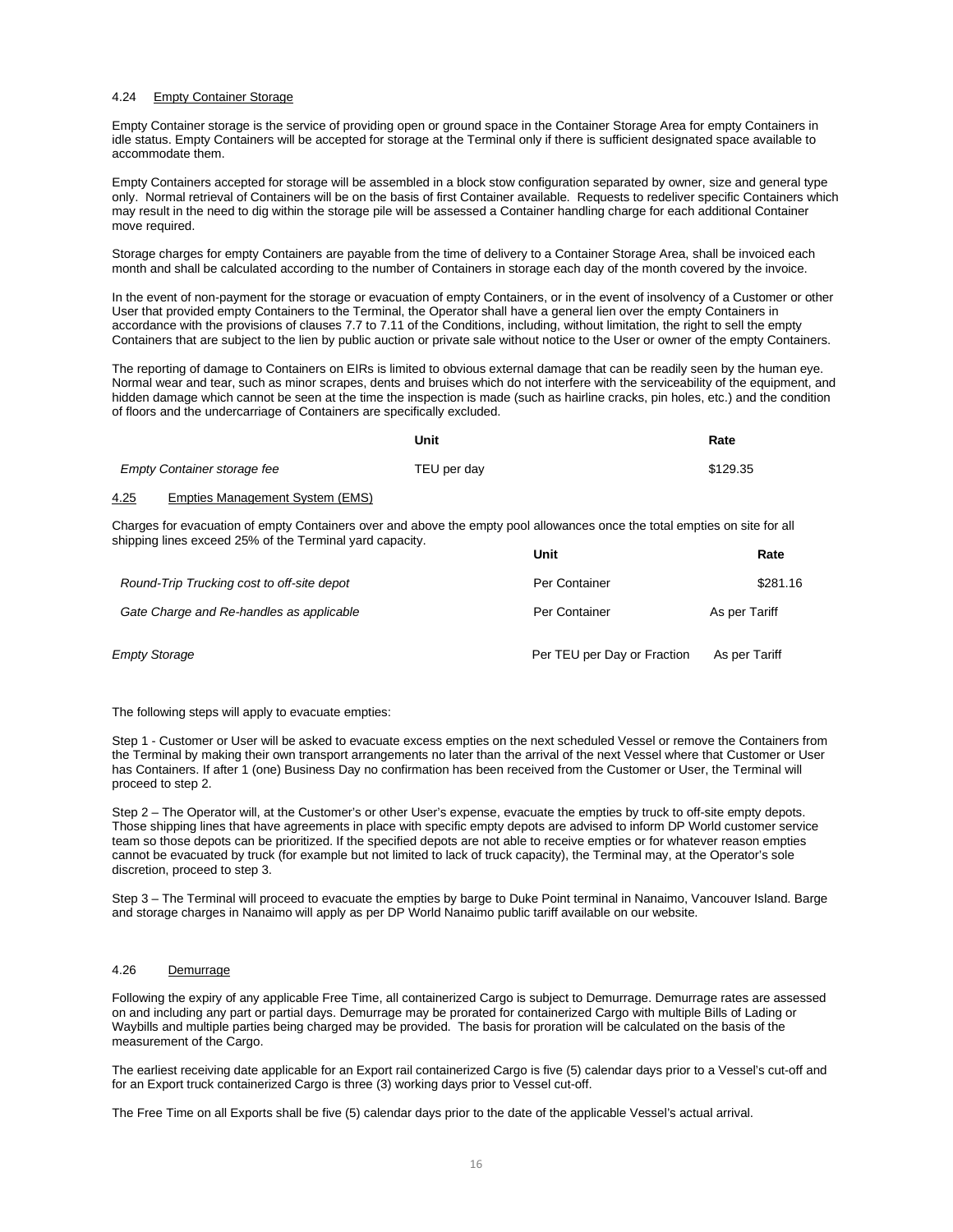The Free Time on all Imports shall be calculated as follows:

| <b>Truck</b> | All Imports received for truck shall have three (3) gate working days Free Time following Vessel<br>release which is usually after the Vessel completion.                                                                                                                                                                         |
|--------------|-----------------------------------------------------------------------------------------------------------------------------------------------------------------------------------------------------------------------------------------------------------------------------------------------------------------------------------|
| Rail         | All Imports received by rail shall have three (3) calendar days Free Time following the day the Vessel<br>that unloaded the containerized Cargo is released, which is usually the Vessel completion date,<br>provided, that where rail containerized Cargo are pre-cleared or traveling in bond & no holds are<br>placed on them. |
| <b>CBSA</b>  | All Imports received subject to CBSA examination shall have three (3) working days Free Time<br>following return of the containerized Cargo from customs exam or any removal of customs hold, as<br>applicable. The days include day of delivery or day hold is removed.                                                          |

The Free Time only applies to Containers that are loaded or discharged from a Vessel.

Demurrage on Import containerized Cargo, including empty Import containerized Cargo, is paid as follows:

|                                                                                           | Unit        | Rate     |
|-------------------------------------------------------------------------------------------|-------------|----------|
| First five (5) calendar days following Free Time (including day of receipt)               | TEU per day | \$129.35 |
| Everyday thereafter                                                                       | TEU per day | \$284.26 |
| Demurrage on Export Dry containerized Cargo, including empty Exports, is paid as follows: |             |          |
| First seven (7) calendar days following Free Time (including days of receipt)             | TEU per day | \$45.17  |
| Everyday thereafter                                                                       | TEU per day | \$117.14 |
| Demurrage on Export Reefer Containers, is charged as follows:                             |             |          |
| First seven (7) calendar days following Free Time (including days of receipt)             | TEU per day | \$58.59  |
| Everyday thereafter                                                                       | TEU per day | \$117.15 |

Demurrage is due and payable on a joint and several basis by the User, Cargo Owner and the Customer that carried the containerized Cargo in the case of an Import shipment, or the Customer that was scheduled to carry the containerized Cargo in the case of an Export shipment.

After thirty (30) calendar days, the Customer, Cargo Owner or other User, as applicable, must have the written authorization of the Operator to keep the containerized Cargo on the Terminal and beginning on the thirty first (31st) day such containerized Cargo, at the Operator's sole option, shall be (a) returned to the Customer, Cargo Owner or other User, as applicable; (b) subject to all applicable Demurrage; (c) considered Abandoned Cargo and assessed a penalty in accordance with Section 4.34 (Abandoned Cargo and Containers); and/or (d) subject to a lien and the power of sale in accordance with clauses 7.7 to 7.11 of the Conditions.

#### 4.27 Dangerous and Hazardous Cargo

The acceptance, handling or storage of explosives or excessively inflammable or Hazardous Cargo will be (a) subject to obtaining prior written approval from the Port Authority and the Operator, (b) subject to making prior special written arrangements with the Operator, (c) governed by the rules and regulations of the *Transportation of Dangerous Goods Act, 1992*, S.C. 1992, c. 34 and any other applicable Federal or Provincial laws and regulations, and (d) the provisions of this Tariff and clause 9.11 of the Conditions. The Operator, at its discretion, may assess additional charges for handling Hazardous Cargo (e.g., disposal fees, equipment costs, costs associated with contracting appropriate safety personnel such as firefighters or medical staff) in addition to the rates defined in this Tariff and it may refuse to handle any Cargo or provide storage, which in its sole judgment could cause damage to human health, other Cargo or property.

Hazardous Cargo must be presented in accordance with International Maritime Organization ("**IMO**") regulations and a detailed description of the Hazardous Cargo, including its IMO code and rating must be provided to the Operator in writing and in advance by the User presenting the Hazardous Cargo.

|                                                     | Unit          | Rate     |
|-----------------------------------------------------|---------------|----------|
| Extra services required in handling Hazardous Cargo | N/A           | M/E      |
| Surcharge for handling Hazardous Cargo              | Per Container | \$298.04 |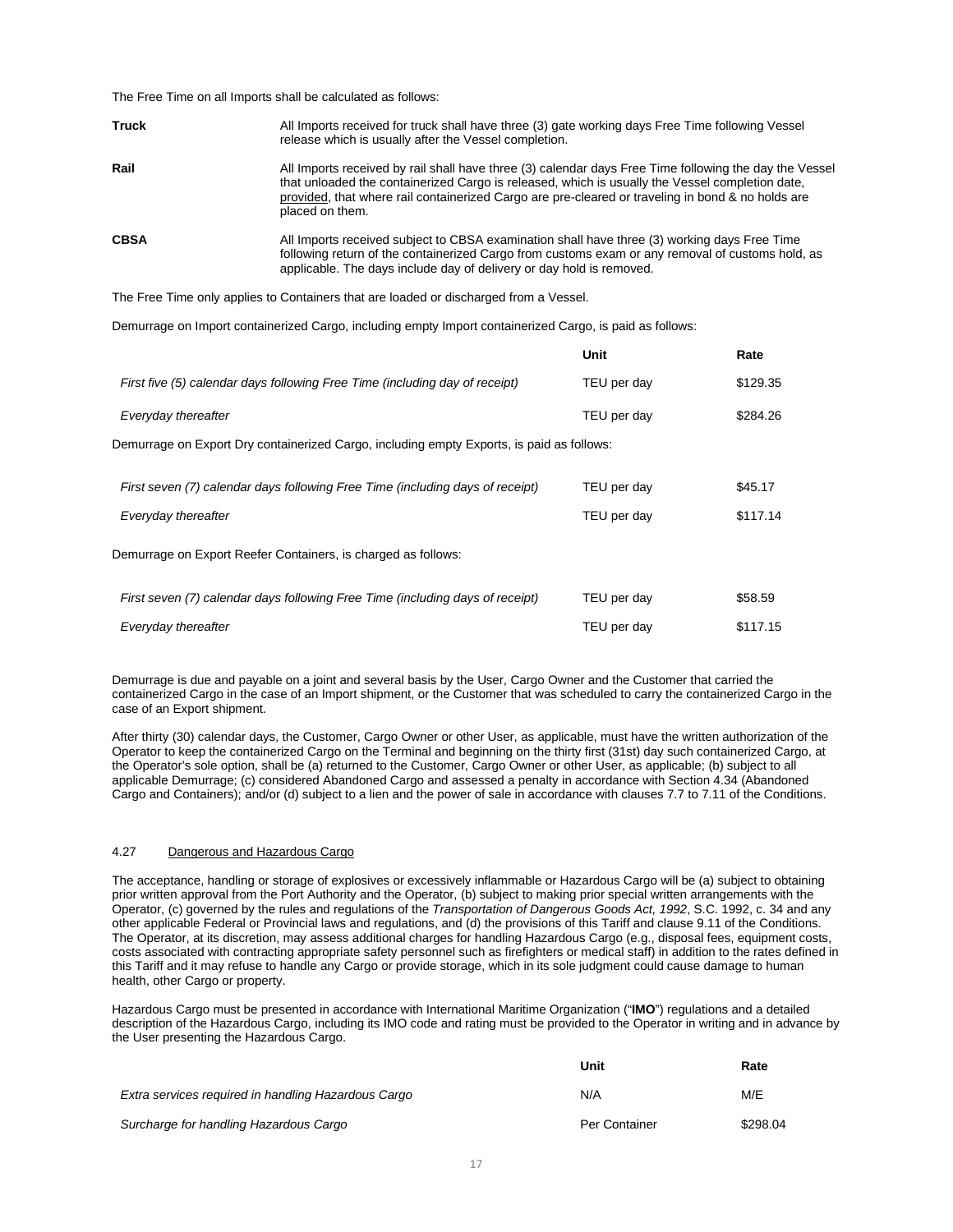#### 4.28 Tank Containers Surcharge

| Surcharge for loading or unloading tank Containers to/from Vessels.                                                 | Unit          | Rate     |
|---------------------------------------------------------------------------------------------------------------------|---------------|----------|
| Additional charges apply if the Container tank is loaded to rail and is heavy<br>(as per items $4.14$ and $4.15$ ). | Per Container | \$298.04 |

#### 4.29 Security Surcharge

The Operator will assess a security charge against each laden containerized Cargo passing through the Terminal (i.e., Imports and Exports) or Transshipment. Security surcharge will not be assessed on an empty Container except when the Container is carried as chargeable freight

| Container security surcharge | Unit      | Rate   |
|------------------------------|-----------|--------|
|                              | Laden TEU | \$2.70 |

#### 4.30 Fuel Surcharge

The Operator will assess a fuel surcharge against containerized Cargo, provided, that the fuel surcharge will only apply once the crude oil price as per the WTI exceeds \$100 per barrel. The rate will be set on a quarterly basis based on the previous quarters' average crude price per the WTI. **Unit Rate**

|                                                                    | unit                  | Rate   |
|--------------------------------------------------------------------|-----------------------|--------|
| Fuel surcharge for when crude price is between \$100.00 - \$115.00 | <b>Full Container</b> | \$2.90 |
|                                                                    | M.T. Container        | \$1.70 |
| Fuel surcharge for when crude price is between \$115.01-\$130.00   | <b>Full Container</b> | \$4.10 |
|                                                                    | M.T. Container        | \$2.50 |
| Fuel surcharge for when crude price is between \$130.01-\$145.00   | <b>Full Container</b> | \$5.40 |
|                                                                    | M.T. Container        | \$3.20 |
| Fuel surcharge for when crude price is between \$145.01 - \$160    | <b>Full Container</b> | \$6.60 |
|                                                                    | M.T. Container        | \$4.00 |

#### 4.31 Verified Gross Mass (VGM) Service

The service of weighing containerized Cargo on a certified scale and provision of a VGM weight. Service includes placing the containerized Cargo on the scale, issuing a scale ticket after each weighing and placing the Cargo into the appropriate section, ready to load to the Vessel.

Container scales used in this service are calibrated and serviced by technicians approved by Measurement Canada. VGM information for Export Containers will be updated in Express prior to Vessel loading and VGM certificate will be issued to the shipper for recording purposes.

The Terminal may have limitations for this service and reserves the right to set up appointments based on volume, ERD, cut offs and other operation requirements

|                                                          | Unit             | Rate     |
|----------------------------------------------------------|------------------|----------|
| Verified Gross Mass (VGM) Service                        | Per scale ticket | \$291.14 |
| 4.32<br>VGM Information Received After Vessel Cut-Off    |                  |          |
| Charge for VGM Information Received After Vessel Cut-Off | Unit             | Rate     |
| Fee                                                      | Per Container    | \$89.99  |

#### 4.33 Minor Damage

Notwithstanding the Operator's other rights and obligations under this Tariff and the Conditions, the Operator, at its sole discretion, may assess a charge against any User that damages the Operator's property or the Terminal. Any charge so assessed is without prejudice and in addition to the Operator's other rights or remedies under this Tariff and the Conditions to recover their actual loss.

*Minor damage* \$194.00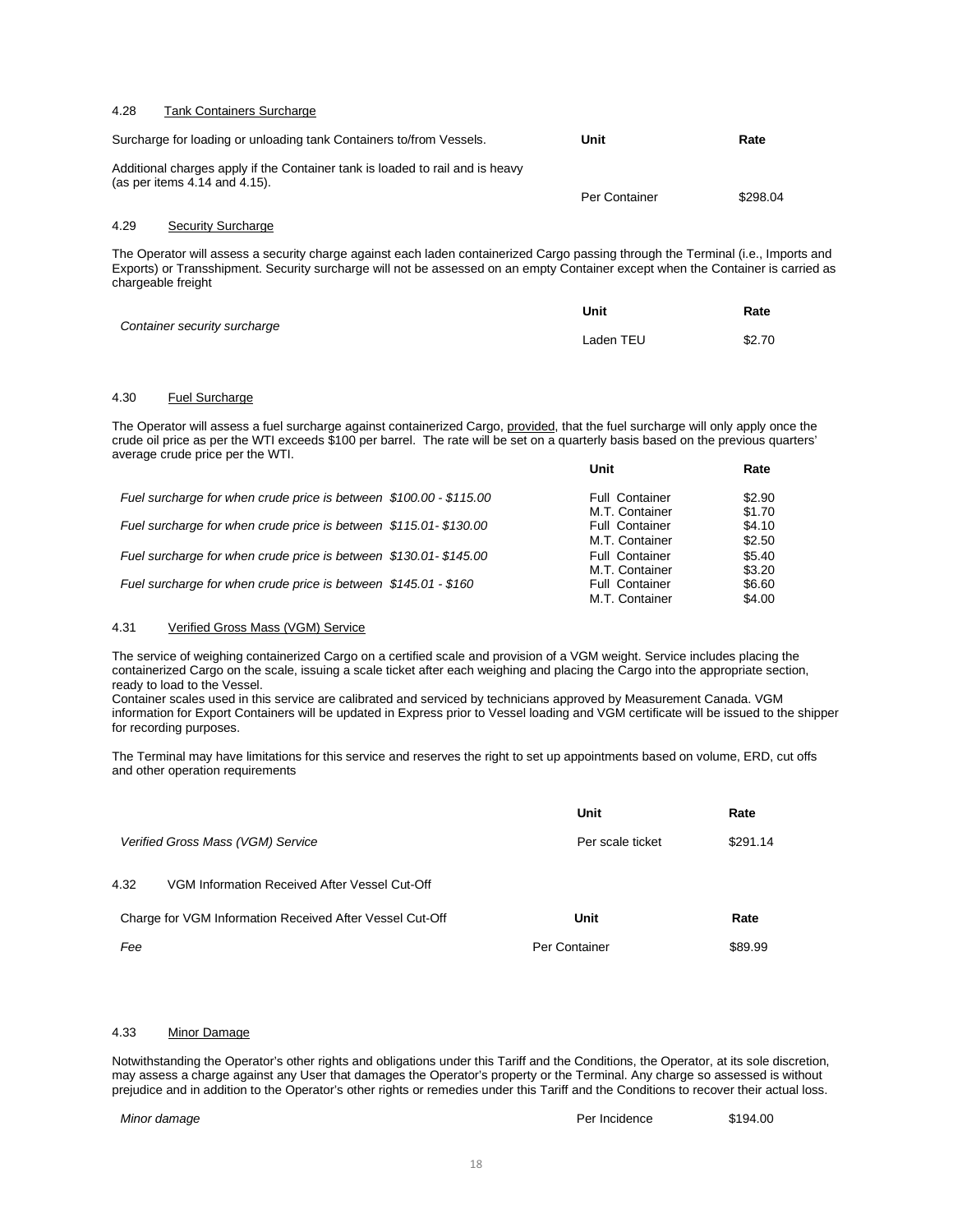#### 4.34 Security Breaches

Notwithstanding the Operator's other rights and obligations under this Tariff and the Conditions, the Operator, at its sole discretion, may assess a charge against any User each time that user breaches any of the Operator's security rules and regulations.

|                 | Unit                           | Rate       |
|-----------------|--------------------------------|------------|
| Security breach | Per Incidence (First Offence)  | \$645.36   |
|                 | Per Incidence (Second Offence) | \$1.936.03 |

#### 4.35 Abandoned Cargo and Containers

Notwithstanding the Operator's other rights and obligations under this Tariff, the Operator, at its sole discretion, may assess a charge against any User or Customer that leaves Abandoned Cargo at the Terminal. Any charge so assessed is without prejudice and in addition to the Operator's other rights or remedies under this Tariff or the Conditions, including, without limitation, the rights set out in clause 7.7, 7.8 and 7.9 of the Conditions and Section 9.3 (Compulsory Removal of Cargo) of this Tariff.

|      | <b>Abandoned Cargo</b>                                                                                | Unit<br>Per Container or unit of Cargo, as applicable                                                                                                                                                                                                                         | Rate<br>\$6,455.83 |
|------|-------------------------------------------------------------------------------------------------------|-------------------------------------------------------------------------------------------------------------------------------------------------------------------------------------------------------------------------------------------------------------------------------|--------------------|
| 4.36 | <b>Container Off Hires</b>                                                                            |                                                                                                                                                                                                                                                                               |                    |
|      | The fee for requesting that a Container go off hire is calculated and billed as 2 terminal rehandles. |                                                                                                                                                                                                                                                                               |                    |
|      | <b>Container Off Hire</b>                                                                             | <b>Unit</b><br>Per Off Hire                                                                                                                                                                                                                                                   | Rate<br>\$192.78   |
| 4.37 | <b>Backward Facing Containers</b>                                                                     |                                                                                                                                                                                                                                                                               |                    |
|      |                                                                                                       | The fee is for discharging any Container that is placed in the wrong direction on the Vessel at the load port.                                                                                                                                                                |                    |
|      | <b>Backward facing Containers</b>                                                                     | <b>Unit</b><br>Per Container                                                                                                                                                                                                                                                  | Rate<br>\$96.40    |
| 4.38 | <b>Expedited Rail Service</b>                                                                         |                                                                                                                                                                                                                                                                               |                    |
|      | Vessel arrival is required for this service                                                           | An Expedited Rail Service (ERS) is available for Montreal, Toronto, Chicago and Memphis. This service provides rail priority service<br>with delivery of Cargo within 24 hours of Vessel completion, subject to rail car availability. A minimum of 24 hours' notice prior to |                    |
|      | <b>Expedited Rail Service</b>                                                                         | Unit<br>Per Container                                                                                                                                                                                                                                                         | Rate<br>\$341.70   |
| 4.39 | Local Rush                                                                                            |                                                                                                                                                                                                                                                                               |                    |
|      | Fee for delivering Containers while the Vessel is still working, provided it is a gate working day.   |                                                                                                                                                                                                                                                                               |                    |
|      |                                                                                                       | Unit                                                                                                                                                                                                                                                                          | Rate               |
|      | Local Rush                                                                                            | Per Container                                                                                                                                                                                                                                                                 | \$427.00           |
| 4.40 | <b>Digital Photographs</b>                                                                            |                                                                                                                                                                                                                                                                               |                    |
|      |                                                                                                       | Unit                                                                                                                                                                                                                                                                          | Rate               |
|      | <b>Digital Photographs</b>                                                                            | Per Container                                                                                                                                                                                                                                                                 | \$42.71            |
|      |                                                                                                       |                                                                                                                                                                                                                                                                               |                    |

# 4.41 COVID-19 Cost Recovery Fee (Effective January 1, 2021 on a temporary basis)

COVID-19 cost recovery fee is applicable to Cargo and empty Containers handled at the Terminal. This fee is intended to offset costs of additional safety measures at the Terminal including but not limited to additional personal protective equipment and increased cleaning protocols for buildings, common areas and equipment. Please note that this fee is temporary while restrictions imposed by applicable regulatory authorities remain in place and the fee will be reassessed once the COVID-19 pandemic is deemed concluded by applicable regulatory authorities. The COVID-19 cost recovery fee is payable on a joint and several basis by:

(a) The User requesting the Terminal Services for the Cargo or empty Container;

(b) The Customer responsible for carrying the Cargo or empty Container from or to the Terminal;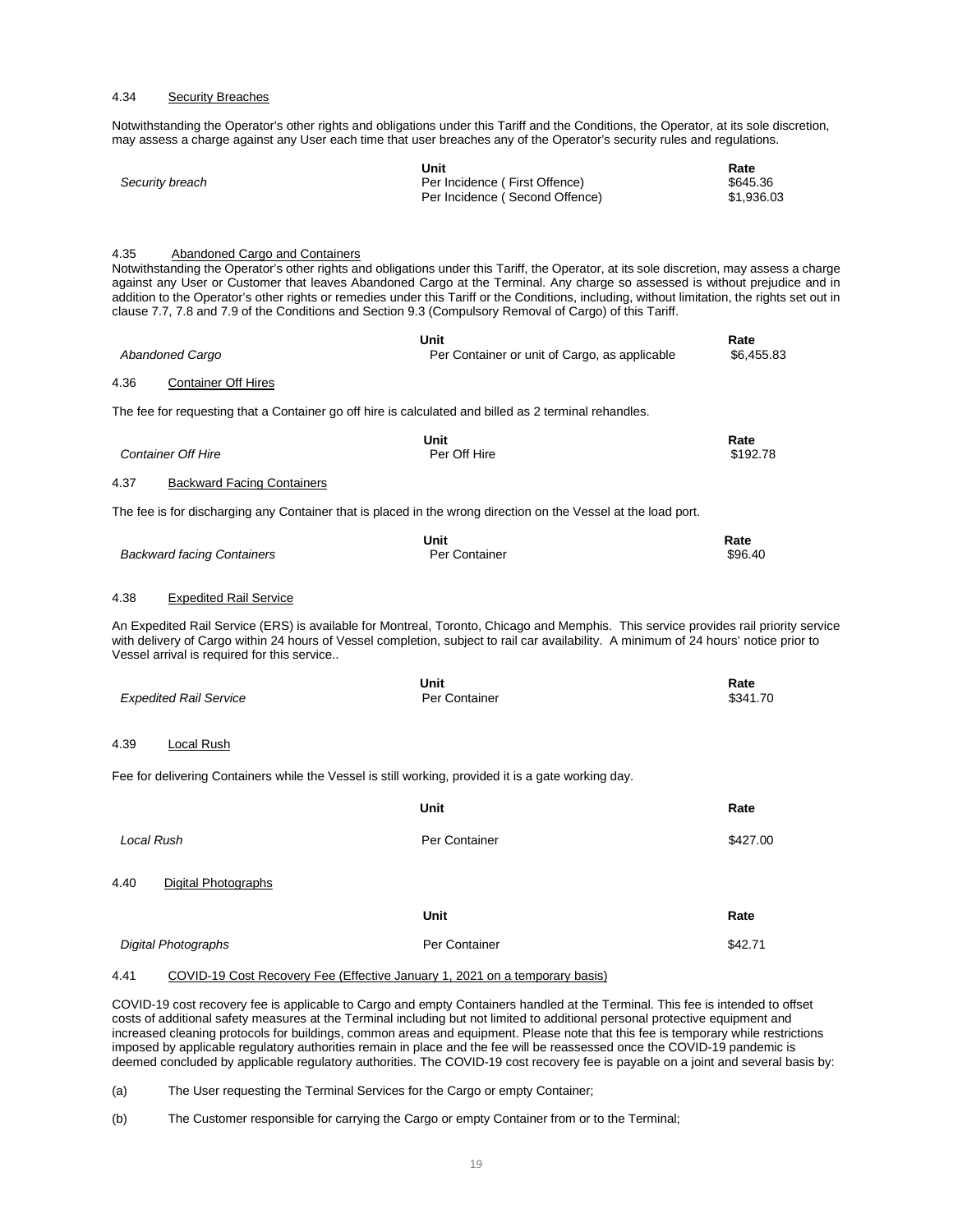- (c) The Cargo Owner or the owner of the empty Container; and
- (d) The entity that issued a Bill of Lading or Waybill in respect of the Cargo or empty Container.

**Unit Rate**

| COVID-19 Cost Recovery Fee | Per TEU | \$3.95 |
|----------------------------|---------|--------|
|                            |         |        |

#### <span id="page-19-0"></span>**5. NON-CONTAINERIZED CARGO**

#### 5.1 Unitized Cargo

Unitized Cargo rates set forth below shall apply to non-containerzied Cargo that fulfills the following conditions:

- (a) The non-containerized Cargo must be in small packages or units which are wrapped and/or strapped together on a pallet.
- (b) The pallet must be a device on the deck of which a quantity of non-containerized Cargo can be assembled to or from a unit load for the purpose of transporting it, or of handling or stacking it with the assistance of mechanical equipment. The overall height and dimension of the pallet should be reduced to the minimum compatible with handling by forklift trucks and pallet trucks.
- (c) The unitized non-containerized Cargo unit must not be more than 2,500 kilograms in weight or four cubic meters in measurement and the longest side of the unitized non-containerized Cargo must not be more than two meters.
- (d) The unitized non-containerized Cargo must be discharged or loaded with the aid of forklift trucks on-board and on wharf.
- 5.2 Loose Non-Containerized Cargo

All non-containerized Cargo that does not meet the conditions set forth in Section 5.1 (Unitized non-containerized Cargo) shall be charged the loose non-containerized Cargo rates set forth below.

|                                  | Unit        | Rate for stuffing into Container or<br>destuffing from Container | Rate for handling of Cargo on<br>Terminal              |
|----------------------------------|-------------|------------------------------------------------------------------|--------------------------------------------------------|
| Unitized non-containerized Cargo | W.T.        | \$48.44                                                          | \$49.94                                                |
| Unitized non-containerized Cargo | M.T.        | \$42.67                                                          | \$43.99                                                |
| Loose non-containerized Cargo    | W.T.        | \$61.11                                                          | \$63.00                                                |
| Loose non-containerized Cargo    | M.T.        | \$54.20                                                          | \$55.88                                                |
|                                  |             |                                                                  |                                                        |
|                                  |             |                                                                  |                                                        |
|                                  | <b>Unit</b> | Rate for loading from a Vessel onto a<br>truck or rail           | Rate for unloading from truck or rail<br>onto a Vessel |
| Unitized non-containerized Cargo | W.T.        | \$61.11                                                          | \$43.99                                                |
| Unitized non-containerized Cargo | M.T.        | \$48.44                                                          | \$38.06                                                |
| Loose non-containerized Cargo    | W.T.        | \$79.56                                                          | \$43.99                                                |
| Loose non-containerized Cargo    | M.T.        | \$68.03                                                          | \$38.06                                                |

#### 5.3 Direct Transfers

A direct transfer is the delivery of Export non-containerized Cargo directly to a Vessel's hook, or the delivery of Import noncontainerized Cargo from a Vessel's hook to a User onto another Vessel, truck, railcar or other mode of transport arranged by the User and which are received onto such transport. If for any reason non-containerized Cargo for direct transfer are landed on the quay and/or stacked in the open yard, full handling charges shall apply.

The Operator's prior approval must be obtained prior to a direct transfer and the Operator reserves the right to refuse direct transfer service of all or parts of a shipment at its sole opinion.

The direct transfer rates do not include any wharf checking service, but do include:

- (a) the ordering in and out of the dock of railway cars or motor vehicles as required by instructions from the Vessels;
- (b) the positioning of open railway cars; and,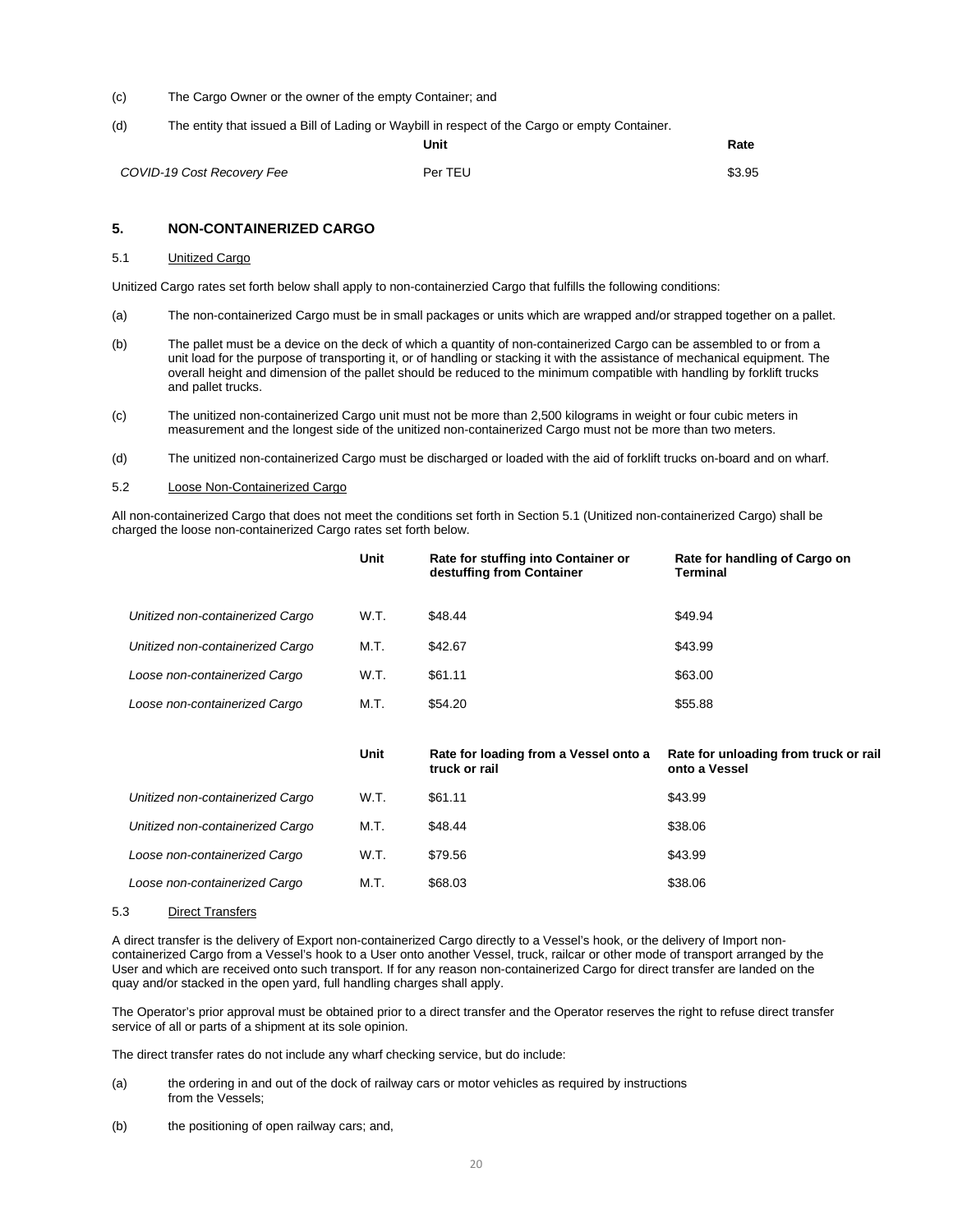(c) the discharge of non-containerized Cargo to another Vessel, truck, railcar or other mode of transport at the convenience of the Operator.

#### 5.3.1 Responsibility, Liability and Indemnity for Direct Transfers

Where there is a direct transfer of non-containerized Cargo, the Operator shall not be responsible for (a) recording or verifying the quantity, quality, condition, marks or type of non-containerized Cargo discharged from or loaded; (b) delays in loading or discharging of the non-containerized Cargo; (c) securing or unsecuring of the non-containerized Cargo to or from another Vessel, truck, railcar or other mode of transport; or (d) inspecting, checking or otherwise verifying the suitability of the non-containerized Cargo for transport by another Vessel, truck, railcar or other mode of transport.

In addition to the foregoing, where there is a direct transfer of non-containerized Cargo:

- (a) the Operator shall not be liable for any costs, expenses, damages or losses caused directly or indirectly by the loading of non-containerized Cargo onto another Vessel, truck, railcar or other mode of transport, securing of non-containerized Cargo onto another Vessel, truck, railcar or other mode of transport, or any subsequent carriage and/or handling of the non-containerized Cargo following the direct transfer, even if such costs, expenses, damages or losses are caused by an act, omission or the negligence of the Operator; and
- (b) the User requesting the direct transfer shall indemnify and hold harmless the Operator against any costs, expenses, damages or losses including, but not limited to, physical damage to the property of the Operator, claims by third parties for physical damage and/or personal injury and/or consequential loss howsoever caused or occasioned as a result of the loading of non-containerized Cargo onto another Vessel, truck, railcar or other mode of transport, securing of noncontainerized Cargo onto another Vessel, truck, railcar or other mode of transport, or any subsequent carriage and/or handling of the non-containerized Cargo following the direct transfer, even if such costs, expenses, damages or losses are caused by an act, omission or the negligence of the Operator.

| Direct transfer rates between a Vessel and a truck or rail     | Unit                   | Rate    |
|----------------------------------------------------------------|------------------------|---------|
| Non-containerized Cargo unloaded from a Vessel                 | Higher of W.T. or M.T. | \$32.13 |
| Non-containerized Cargo loaded onto a Vessel                   | Higher of W.T. or M.T. | \$32.13 |
|                                                                |                        |         |
| Direct transfer rates between one Vessel and another<br>Vessel | Unit                   | Rate    |
| Cargo unloaded from a Vessel to another Vessel                 | Higher of W.T. or M.T. | \$32.13 |

# 5.4 Non-containerized Cargo Demurrage

For non-containerized Cargo the Demurrage charge is calculated as the greater of the weight in W.T. times the daily rate or the measure in M.T. times the daily rate. The minimum charge for non-containerized Cargo Demurrage is \$100.00. Free-time for noncontainerized Cargo is five (5) working days prior to the scheduled loading for Export shipments and five (5) working days after completion of discharge in the case of Import shipments.

Demurrage is due and payable on a joint and several basis by the Cargo Owner and the Customer that carried the noncontainerized Cargo in the case of an Import shipment, or the Customer that was scheduled to carry the non-containerized Cargo in the case of an Export shipment. **Unit Rate**

|       |                                  | unit                   | rate    |
|-------|----------------------------------|------------------------|---------|
| Cargo |                                  | Higher of W.T. or M.T. | \$18.92 |
| 5.5   | Non-containerized Cargo Services |                        |         |

#### 5.5.1 *Boarding*

Boarding is the process of making loose non-containerized Cargo so that it is unitized and the rates for boarding are determined at the time the services are to be performed.

#### 5.5.2 *Bracing*

Bracing is the process of bracing unitized or loose non-containerized Cargo in a Container so that it is secure in the Container. The rates for bracing are determined at the time the services are to be performed.

#### 5.5.3 *Covering Non-containerized Cargo*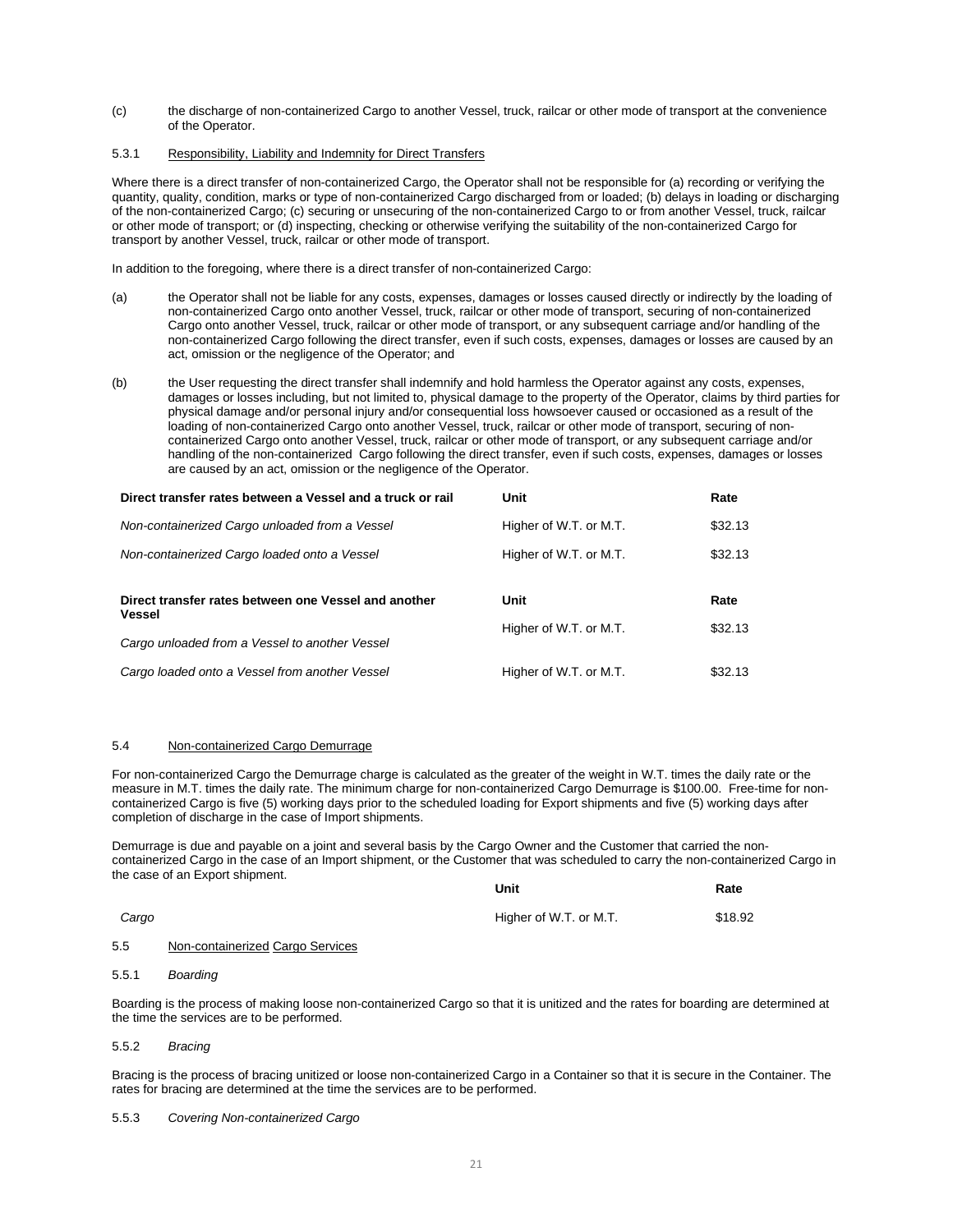Covering non-containerized Cargo is the process of covering non-containerized Cargo with a tarp or other weatherproof covering. The rates for covering are determined at the time the services are requested to be performed.

#### 5.5.4 *Stenciling Non-containerized Cargo*

Stenciling non-containerized Cargo is the process of using a stencil board to place specific marks on non-containerized Cargo with ink or paint. The rates for stenciling non-containerized Cargo are determined at the time the services are to be performed.

#### 5.5.5 *Labeling Non-containerized Cargo*

Labeling non-containerized Cargo is the process of applying a paper label supplied by the Customer or User on the noncontainerized Cargo. The rates for labeling are determined at the time the services are to be performed.

# <span id="page-21-0"></span>**6. LABOUR AND EQUIPMENT CHARGES**

# 6.1 Straight Time and Shift Differentials

|                         | <b>Straight Time</b> |              | <b>Shift Differentials</b> |              |              |              |              |  |
|-------------------------|----------------------|--------------|----------------------------|--------------|--------------|--------------|--------------|--|
|                         | $rac{A}{s}$          | $rac{B}{\$}$ | $rac{C}{\$}$               | $rac{D}{\$}$ | $rac{E}{\$}$ | $rac{F}{\$}$ | $rac{G}{\$}$ |  |
| <b>Head Foreman</b>     | 143.58               | 165.12       | 29.98                      | 32.22        | 64.00        | 68.85        | 113.01       |  |
| Foreman                 | 140.82               | 161.94       | 28.69                      | 30.92        | 61.42        | 66.26        | 110.42       |  |
| Longshoreman #1         | 92.52                | 106.40       | 21.31                      | 22.94        | 45.60        | 49.20        | 82.00        |  |
| Longshoreman #2         | 89.95                | 103.44       | 21.31                      | 22.94        | 45.60        | 49.20        | 82.00        |  |
| Longshoreman #3         | 89.37                | 102.78       | 21.31                      | 22.94        | 45.60        | 49.20        | 82.00        |  |
| Longshoreman #4         | 89.10                | 102.47       | 21.31                      | 22.94        | 45.60        | 49.20        | 82.00        |  |
| Longshoreman -<br>Basic | 88.26                | 101.50       | 21.31                      | 22.94        | 45.60        | 49.20        | 82.00        |  |

A = Delay Rates

B = Extra Labour – Cost Plus (i.e., normal charge-out rate).

- $C =$  Monday Friday 1630 0100 Hrs.
- D = Saturday 0800 1630 Hrs.
- $E =$  Monday Friday 0100 0800 Hrs.
- $F =$  Saturday 1630 0800 Hrs; Sunday All Shifts.
- G = General Holidays All Shifts
- #1 = Tradesman (certified).

#2 = Dock Gantry Driver, Locomotive Engineer, Head Checker, Straddle Carrier Operator, Bulk Operator, Hatch Tender, Container Freight Station (CFS) Operations, Re-Load Operations, Container Heavy Lift Truck Driver (15,000 lb. & up, Top Pick, Side Handler, Reach Stacker).

#3 = Switchman, Paperman, Ship and Dock Mobile Equipment Operator (other than in classification 2 or 4), Lead Hand, Tradesman (uncertified).

#4 = Lift Truck Operator (14,000 lb. and under), Checker, Truck Driver (air brake certificate).

#### 6.2 Shift Extensions and Meal Hour Penalty Differentials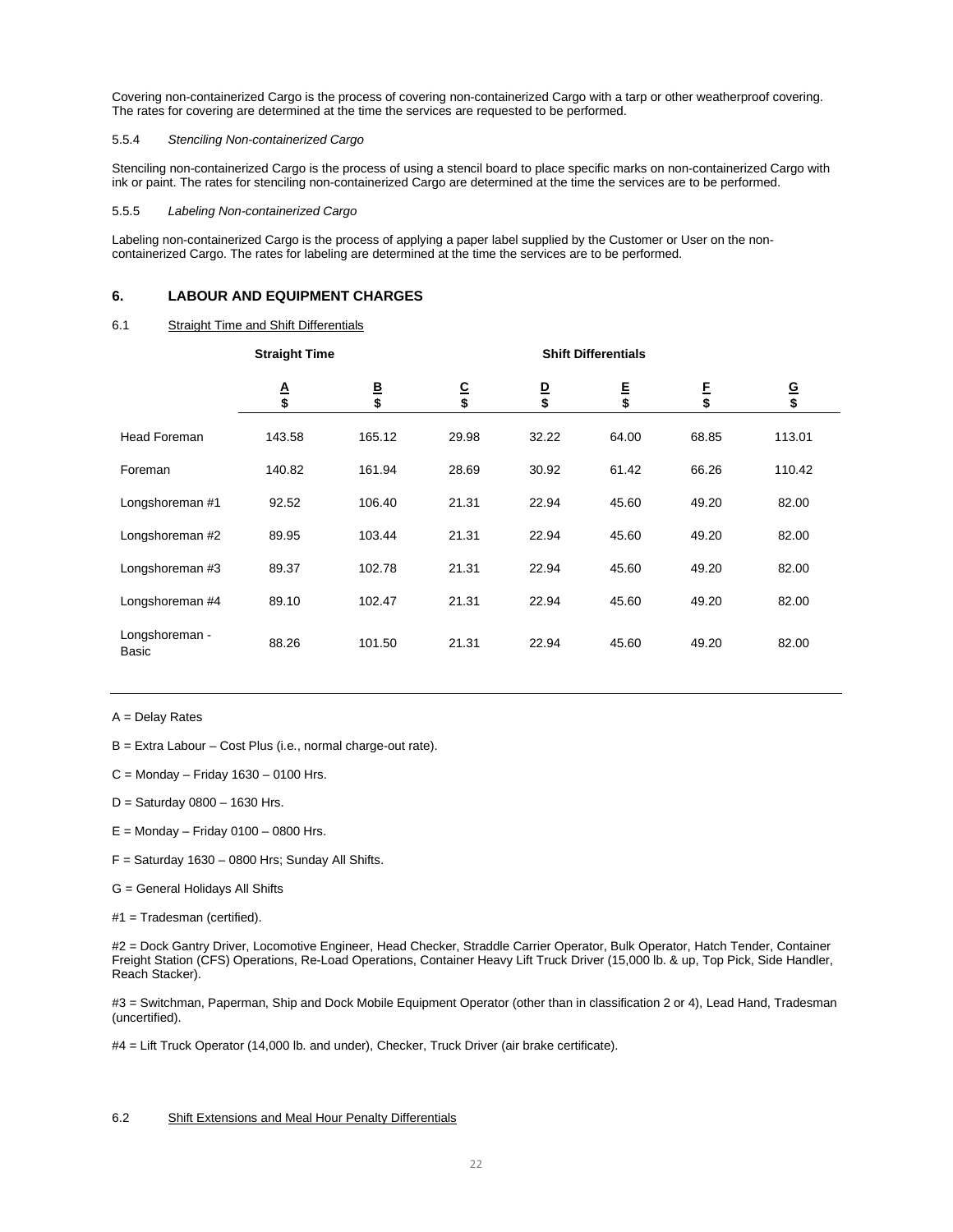|              | A     | <u>B</u> | <u>c</u> | D      | 트      |        | <u>G</u> | 비      |       |
|--------------|-------|----------|----------|--------|--------|--------|----------|--------|-------|
| Head Foreman | 56.51 | 113.01   | 101.48   | 104.85 | 152.49 | 159.78 | 177.45   | 226.04 |       |
| Foreman      | 55.21 | 110.42   | 98.26    | 101.60 | 147.35 | 154.62 | 172.29   | 220.88 |       |
| Longshoreman | 41.00 | 82.00    | 72.94    | 75.43  | 109.39 | 114.80 | 127.90   | 163.98 | 45.60 |

A = Monday – Friday 0800 – 1630 Hrs; 1 hr. shift extension and 1/2 hour meal penalty

 $B =$  Monday – Friday 0800 – 1630 Hrs; 3 hr. min. – 4 hr. max shift extension

C = Monday – Friday 1630 – 0100 Hrs; All shift extensions and 1/2 hr. meal penalty

D = Saturday 0800 – 1630 Hrs; 1 hr. shift extension and 1/2 hr. meal penalty

E = Monday – Friday 0100 – 0800 Hrs; All shift extensions and 1/2 hr. meal penalty

F = Saturday 1630 – 0800 Hrs; Sunday All shifts; All shifts extension and 1/2 hr meal penalty

 $G =$  Saturday 0800 – 1630 Hrs; 3 hr. min. – 4 hr max shift extension

 $H =$  General Holidays – All shifts; All shift extensions and  $1/2$  hr. meal penalty

I = Monday – Friday Dayshift; 0600 start to 0800

For longshore extensions in excess of 1 hour a meal allowance of \$15.00 is also charged.

*Note: these fees are correct AS OF THE DATE OF PUBLICATION OF THIS RATE SCHEDULE. These fees may be different based on the BC Marine Terminal Operators tariff applicable at the date of service.*

#### 6.3 Equipment hire

|                                              | Unit                                    | Rate       |
|----------------------------------------------|-----------------------------------------|------------|
| Container Crane (use of one Container Crane) | Hour (Minimum charge is four (4) hours) | \$1.491.53 |

The period of hiring a Container Crane excludes the preparation and positioning time at the beginning of the period of hire and the shutdown time at the end of the period of hire.

Where a Container Crane is used for any period of time for which the operators are entitled to Overtime pay, the difference between the Straight Time costs and the Overtime costs for that period shall be charged to the User.

Where a User requests the use of a Container Crane and, after the Container Crane has been made available, fails to make use of the Container Crane, he shall be liable for all labour costs incurred.

|                                               | Unit | Rate     |
|-----------------------------------------------|------|----------|
| Lift Trucks (under 3,629 kg)                  | Hour | \$84.22  |
| Lift Trucks (between 3,629 kg and 7,258 kg)   | Hour | \$162.27 |
| Lift Trucks (between 7,258 kg and 13, 688 kg) | Hour | \$186.70 |
| Lift Trucks (over 13,688 kg)                  | Hour | \$309.89 |
| Reach Stacker                                 | Hour | \$308.44 |
| Tractor                                       | Hour | \$91.80  |
| <b>Trailer Container and Cargo</b>            | Hour | \$32.97  |
| <b>Spill Trailer</b>                          | Hour | \$62.25  |
| Cone Car                                      | Hour | \$88.93  |

*Note: these fees are correct AS OF THE DATE OF PUBLICATION OF THIS RATE SCHEDULE. These fees may be different based on the BC Marine Terminal Operators tariff applicable at the date of service.*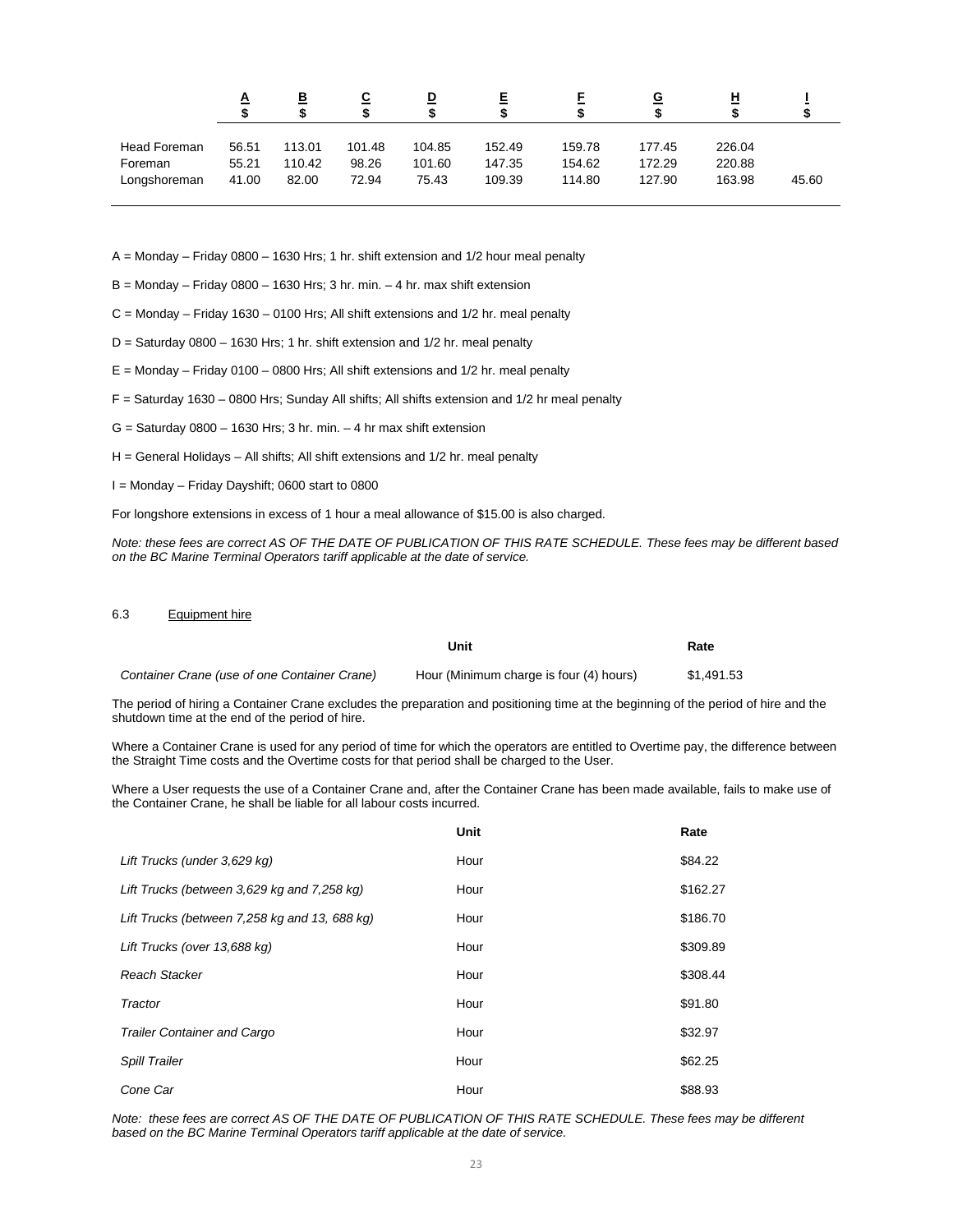# 6.4 Man-hour Rates and Equipment Rental

Charges for labour and for the rental of equipment shall be imposed for services in this Tariff charged according to M/E rates, and also for:

- a) consolidating damaged Cargo for the purpose of inspection and re-coopering;<br>b) cleaning or preparing cars, trucks or containerized Cargo for loading;
- cleaning or preparing cars, trucks or containerized Cargo for loading;
- c) clearing Terminal of dunnage, stevedore gear and other equipment or material; and, d) any other service not specified in this Tariff.
- any other service not specified in this Tariff.

*Note: these fees are correct AS OF THE DATE OF PUBLICATION OF THIS RATE SCHEDULE. These fees may be different based on the BC Marine Terminal Operators tariff applicable at the date of service.*

### 6.5 Minimum Number of Labour Hours

Where the Operator furnished labour that is necessary for a specific service and the service is completed before the expiration of the minimum time defined in a Collective Agreement, the Customer or other User requesting the service shall be charged the additional cost of labour at standby rates to account for the difference between time worked and minimum time.

*Note: these fees are correct AS OF THE DATE OF PUBLICATION OF THIS RATE SCHEDULE. These fees may be different based on the BC Marine Terminal Operators tariff applicable at the date of service.*

#### 6.6 Overtime

Where Terminal Services are performed by persons working Overtime the Customer or other User requesting the Services shall pay to the Operator any amount equal to the difference between Straight Time costs and Overtime costs for all labour and supervision according to man-hour rates. The Operator reserves the right to allocate gangs and decide whether or not Overtime should be worked.

*Note: these fees are correct AS OF THE DATE OF PUBLICATION OF THIS RATE SCHEDULE. These fees may be different based on the BC Marine Terminal Operators tariff applicable at the date of service.*

#### 6.7 Foreman Turnaround

In times of labour shortage where a Vessel gang has been ordered but is not provided, the cost of the foremen ordered to supervise said gang(s) is chargeable at the appropriate shift delay to the Customer or other User which requested the gang(s).

*Note: these fees are correct AS OF THE DATE OF PUBLICATION OF THIS RATE SCHEDULE. These fees may be different based on the BC Marine Terminal Operators tariff applicable at the date of service.*

#### 6.8 Double Shifting

In times of labour shortage, where the option exists to double, extend or cover this shift using labour from the preceding and following shifts, labour may be employed at the discretion of the User subject to payment of incremental costs based on shift extension rates plus meal allowance.

*Note: these fees are correct AS OF THE DATE OF PUBLICATION OF THIS RATE SCHEDULE. These fees may be different based on the BC Marine Terminal Operators tariff applicable at the date of service.*

# <span id="page-23-0"></span>**7. CHARGES GENERALLY**

# 7.1 Charges Generally

Charges under this Tariff generally are:

- a) based on performing the work during Straight Time operations;
- b) in addition to charges prescribed by any other tariff, notice or by law, or that may be owing to the Port Authority or the Operator;
- c) due and payable as soon as they are incurred, or upon completion of such service or use. The Operator reserves the right to require payment of charges in advance, as follows:
	- by the Vessel, its owners or agents before Vessel commences its loading or discharging operation;
	- by the Cargo Owner before Cargo leaves the custody of the Operator; or,
	- right is reserved by the Operator to require payment of all charges on perishable Cargo or of doubtful value and household goods; and
- d) payable to the Operator at the address shown on the invoice.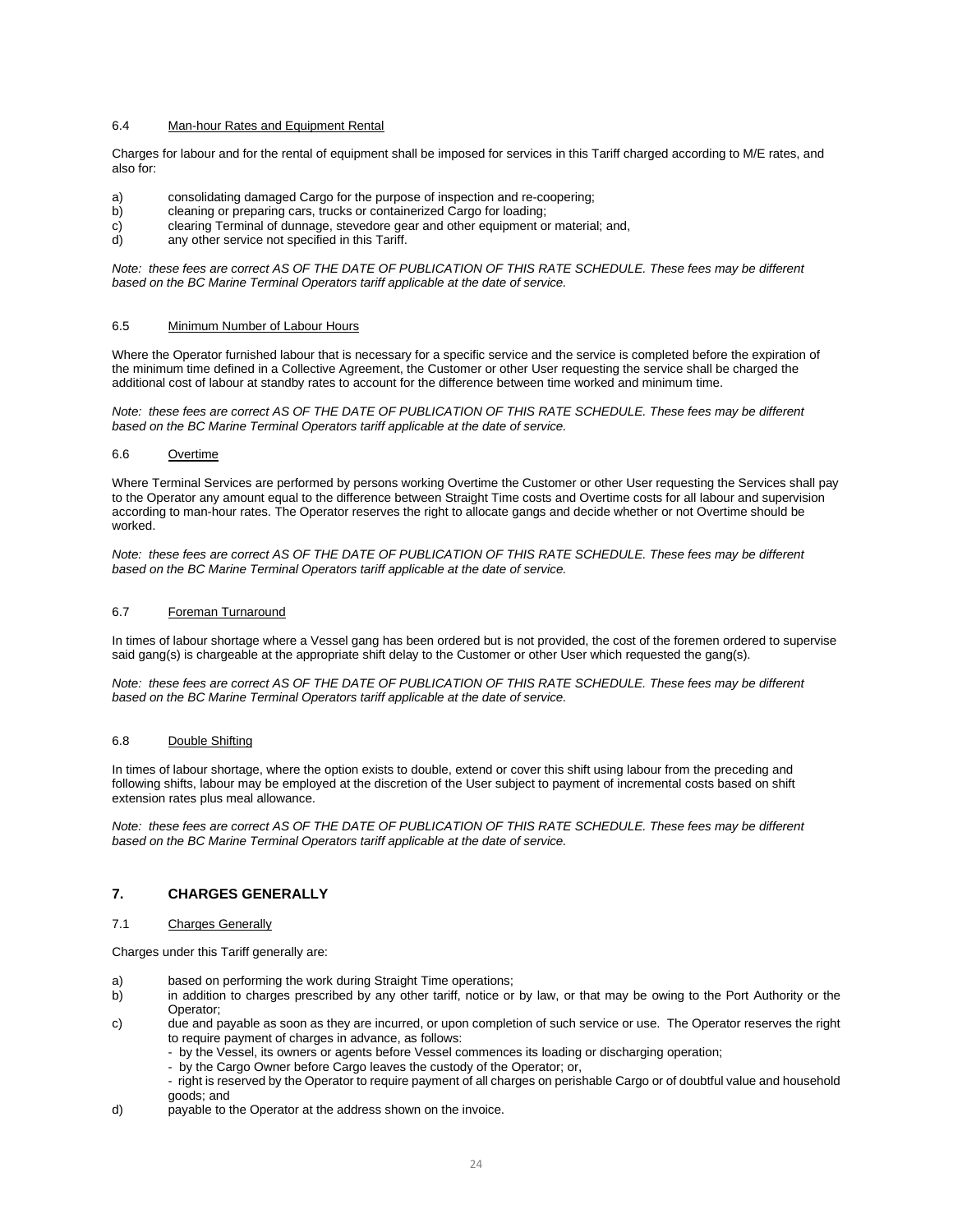#### 7.2 Taxes

All amounts payable to the Operator pursuant to this Tariff do not include any value-added, sale, use, consumption, multi-staged, ad valorem, personal property, customs, excise, stamp, transfer, or similar taxes, duties, or charges, (collectively "**Sales Tax**") and all Sales Taxes are the responsibility and for the account of the person(s) by whom the charges pursuant to this Tariff are payable. If the Operator is required by law or by administration thereof to collect any applicable Sales Taxes from a person responsible for payment of charges pursuant to this Tariff, such person shall pay such Sales Taxes to the Operator concurrently with the payment of any charges payable pursuant to this Tariff, unless such person qualifies for an exemption from any such applicable Sales Taxes, in which case such person shall, in lieu of payment of such applicable Sales Taxes to the Operator, deliver to the Operator such certificates, elections, or other documentation required by law or the administration thereof to substantiate and effect the exemption claimed.

Any exemption claimed from Sales Taxes extended by the Operator to any person is without prejudice to the position of the Operator, which is entitled to charge such person by whom the exemption has been claimed with Sales Taxes at any subsequent date should the taxing authorities determine that the Cargo and services provided pursuant to this Tariff are taxable.

### 7.3 Payment of Charges

All charges herein, when not paid or absorbed by the Customer, are for the account of the User. On Import and Export traffic moving in connection with Customers, provisions for complete or partial payment or absorption of terminal charges are contained in Customer's tariff. Cargo Owners are urged to consult with the Customer's tariff for accurate determination of applicable terminal charges if any, for the account of Cargo.

#### 7.4 Calculation of Charges

Where a charge, excepting Demurrage, imposed in respect of any Cargo is based on either weight or measurement, it shall be calculated on the weight or measurement of the Cargo, whichever is greater.

No invoice shall be issued where the amount of the charges incurred is less than \$2.00 (two dollars).

### 7.5 Minimum Billing Charge

All invoices issued by the Operator for any service, or combination of Services, as provided in this Tariff shall be subject to a minimum billing charge of \$20.00 per invoice.

#### 7.6 Reduction of Charges

No reduction of charges provided in this Tariff shall operate to reduce the amount payable for any service below minimum charge for that service set out in this Tariff.

#### 7.7 Materials Supplied

Charges for any material furnished in connection with any Services performed by the Operator shall be based on the actual cost of the material plus fifteen percent.

#### 7.8 Verification of Weights and Measurements

Shipping weights and measurements shown on Bills of Lading, Waybills or other shipping documents are subject to checking by the Operator and the actual scale weight or measurement of the Shipment as determined by the Operator will govern rating and billing.<br>7.9. Bates Subject to Change Rates Subject to Change

The rates set out in this Tariff, revisions or supplements thereto, are based upon ordinary traffic and labour conditions. If and when these conditions change because of demands of labour for increased wages, strikes, congestions or other causes not reasonably within the control of the Operator, resulting in an increased cost of the Services, the rates are subject to change without notice or the charge for the Services may be assessed on the basis of man-hour and equipment.

# 7.10 Charter Party Agreements, Sales Contract, etc.

The existence of any agreement in connection with a charter party, sales contract, or otherwise, which purports to relieve a Vessel, the Customer, the Vessels' agent or operator, of any charge properly assessable against same, shall not relieve said Vessel, the Customer, the Vessels' agent or operator from liability for the payment of such charge under this Tariff.

# <span id="page-24-0"></span>**8. COLLECTION OF OCEAN CHARGES**

If requested and at the Operator's option, the Operator may collect such charges on inward Cargo on behalf of the Customer or the agents, owners or operators of Vessels in accordance with the following:

a) Any charges to be collected for the Vessel's account must appear on the original and copies of Bills of Lading or Waybills and manifest. The Operator is not obligated to calculate any charges on behalf of the Vessel. Expense bills will read "ocean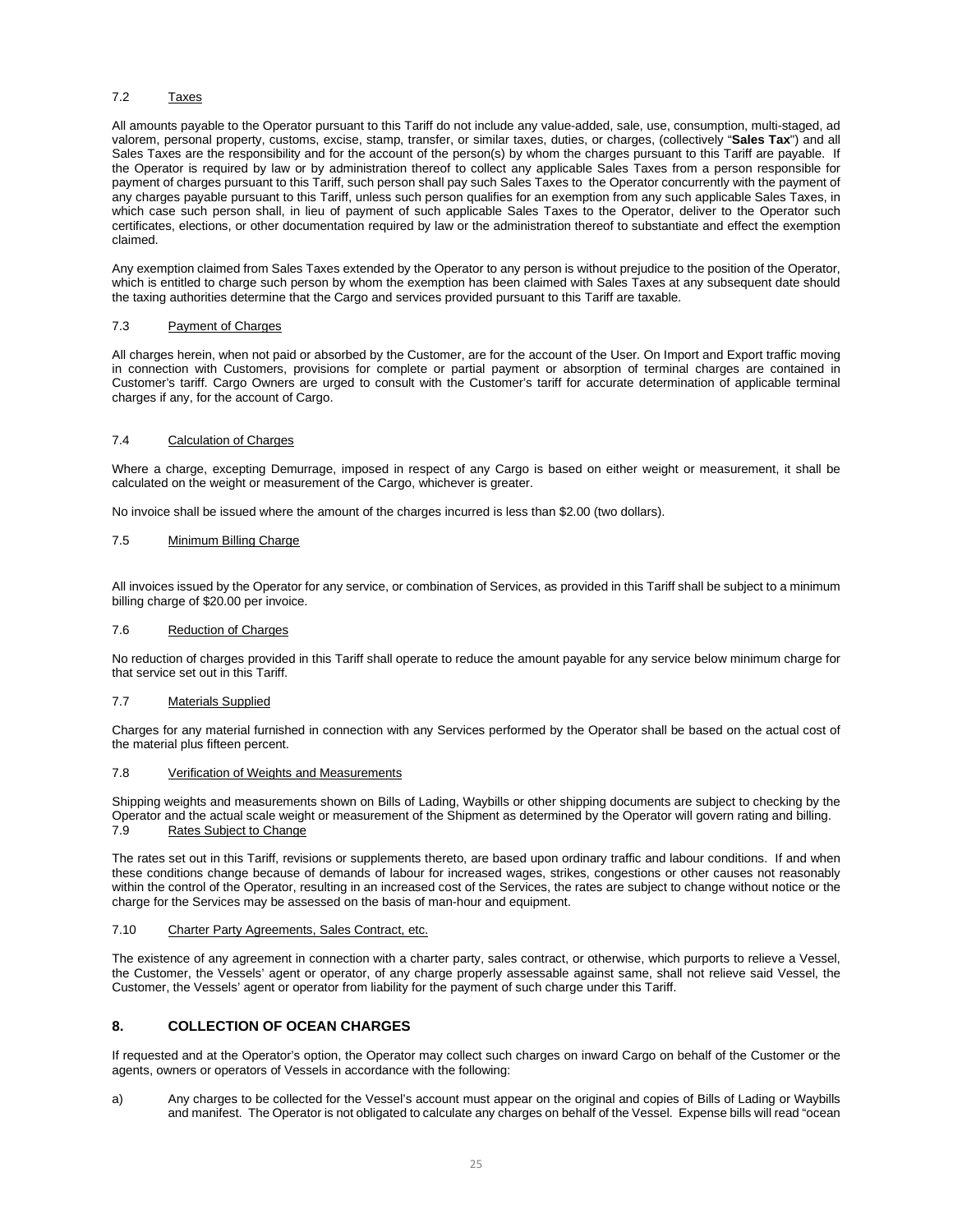charges collect \$ \_\_\_\_\_" expressed in Canadian currency. The currency conversion to Canadian funds will be calculated at the currency exchange rate as established by the Vessel.

- b) The collect ocean charges may be paid by the consignee or his agent in either U.S. funds as per the Bill of Lading or Waybill or in Canadian funds at the Vessel exchange rate. If payment is received in U.S. funds, the Operator reserves the right to make payment to the Customer in U.S. funds.
- c) Inbound manifest must be lodged with the Operator three working days prior to the Vessel's arrival to enable the Operator to prepare expense bills in time for discharge.
- d) Additional costs incurred in preparing expense bills for manifests received after the period of three days, or for re-billing of Inward Shipments on instruction from the Customer will be for the account of the Customer.
- e) The Operator will not accept any corrections or adjustments to collect ocean charges after the surrender of the original Bill of Lading, release of Cargo by the Customer, or payment of ocean charges by the consignee or his agent. Such corrections and adjustments will be the responsibility of the Customer to collect directly from the consignee or his agent.

# <span id="page-25-0"></span>**9. CARGO**

#### 9.1 Cargo Received or Delivered

Cargo is received for Shipment when the terms of the dock receipt or other document approved or issued by the Operator have been accomplished. Cargo is delivered when the terms of the delivery order or other document approved by the Operator have been accomplished. Cargo received at the Terminal that is waiting for a Vessel or an Inland Carrier to arrive is in transit until other specific arrangements for its care and custody are made by the Cargo Owner, Vessel and/or Inland Carrier with the Operator. Notwithstanding terms of sale and other considerations or agreements, Cargo in transit in or on the Terminal is under control of the Vessel involved and subject to the terms and conditions of its Bill of Lading, Waybill or contract of affreightment issued until loaded on board, released by accomplishment of delivery or released to and accepted by the Operator for other custody.

In the event of any claim made against the Operator for damage to, loss or destruction of Cargo, the Operator will, notwithstanding the provisions of this Section 9 (Cargo), have the benefit of any provisions of this Tariff or the Conditions by which the liability of the Operator is excluded or limited.

#### 9.2 Redelivery and Transshipment Cargo

The charge or charges on Cargo received at the Terminal for delivery to a Vessel which, due to conditions unforeseen at the time of receipt, must be redelivered to a land carrier, or similarly, containerized Cargo received at the Terminal, or non-containerized Cargo which is stuffed into Containers at the Terminal and which is subsequently diverted for Transshipment by the Customer in lieu of a direct call of a Vessel, shall be the same as that applicable to Cargo loaded to a Vessel making a direct call.

For Cargo which is Transshipped, all charges will be charged in accordance with the rates and charges as defined in this Tariff for Import and Export Cargo respectively which is charged once only.

#### 9.3 Compulsory Removal of Cargo

The Port Authority or the Operator may, by written notice to the Cargo Owner, require the removal of a Cargo Owner's Cargo (a) that, in the Operator's sole discretion, it deems likely to damage human health, other Cargo or other property; or (b) that is on Terminal after the expiration of any Free Time. Such removal shall be, on a joint and several basis, at the expense of the Cargo Owner and the Customer that carried the Cargo in the case of an Import Shipment, or the Customer that was scheduled to carry the Cargo in the case of an Export Shipment. Upon the receipt of such notice, the Cargo Owner or said Customer shall remove the Cargo immediately. This provision does not apply to Cargo on the Terminal that is under lease to any person or allotted to any person by the Port Authority.

The Operator may, at the risk and expense of the Cargo Owner or the said Customer, remove, store, relocate or dispose of any Cargo that is left on Terminal for more than seven (7) days after the expiration of any Free Time, or at any time after the Cargo becomes Abandoned Cargo. The Operator shall not be responsible for any loss or damage of whatsoever nature and howsoever caused, even if caused by an act, omission or the negligence of the Operator, in respect of the removal, storing, relocating or disposing of Cargo under this Section 9.3.

Where, in the opinion of the Operator, any Cargo is not packed in such a manner that it will withstand handling while in transit; the Operator may without responsibility for Demurrage, loss or damage attaching:

- a) refuse to permit the Cargo to be shipped; or,<br>b) have the Cargo repacked at the expense of t
- have the Cargo repacked at the expense of the Cargo Owner.

The Operator may, at the risk and expense of the Cargo Owner, reject or remove from Terminal any Cargo that, in the opinion of the Operator, is likely to contaminate or endanger other Cargo.

The Operator reserves the right to withhold delivery of Cargo until all accrued terminal charges and / or advance charges against the Cargo have been paid in full.

#### 9.4 Goods Requiring Refrigeration

Where refrigerated Cargo is to be loaded on or unloaded from a Vessel, the Customer shall: